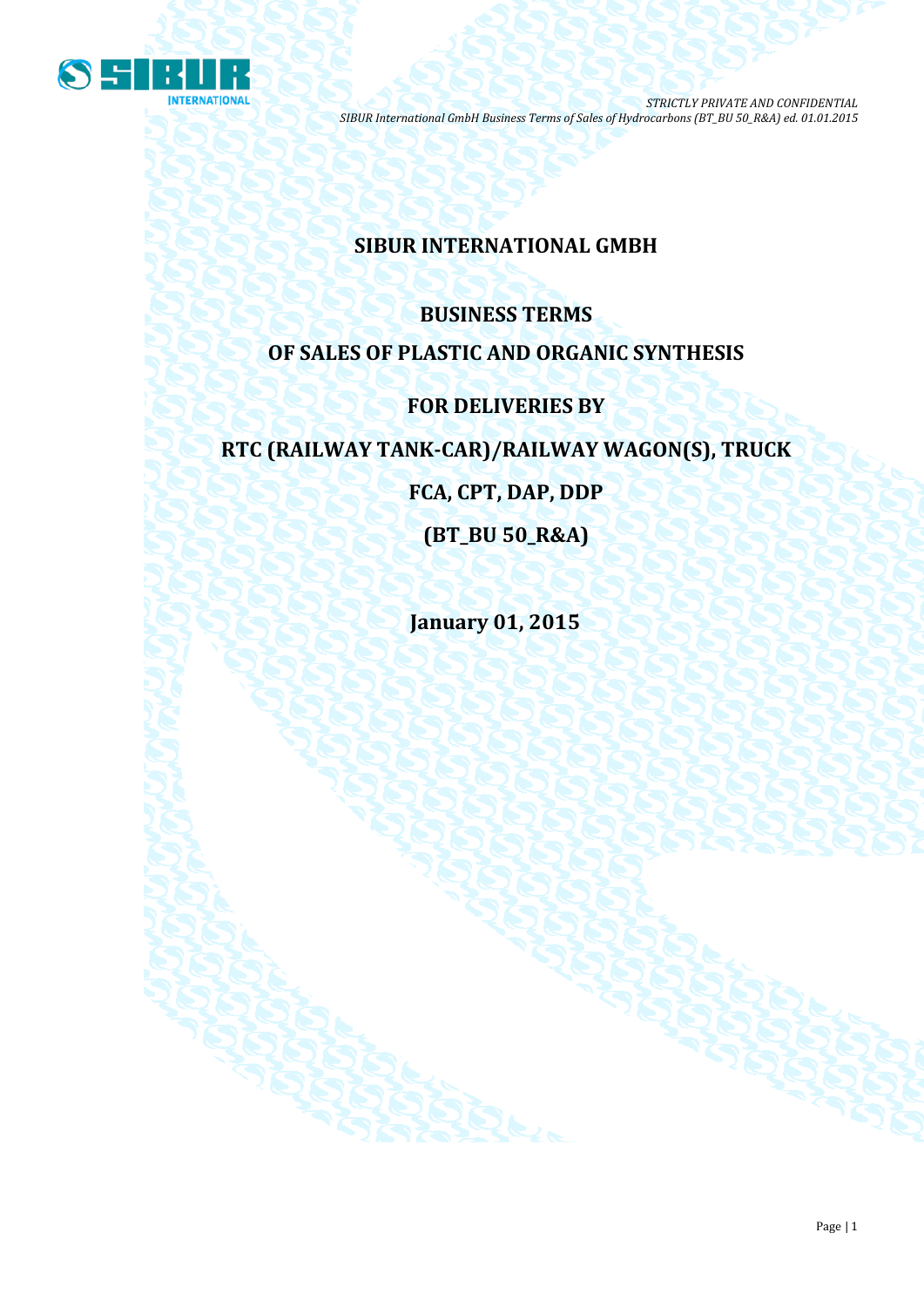

# **CONTENTS**

**INTRODUCTORY PROVISIONS** 3

**PARAGRAPH I Goods 3 3** 

**PARAGRAPH II Quality 3**

**PARAGRAPH III Quantity 4**

**PARAGRAPH IV Delivery basis 5 5** 

**PARAGRAPH V Transportation 1** 

**PARAGRAPH VI Shipment period 12** 

**PARAGRAPH VII Laytime 12**

**PARAGRAPH VIII Demurrage 13 13 14 14 14 14 15 14 15 15 15 15 15 15 15** 

**PARAGRAPH IX Price 13 13** 

**PARAGRAPH X Payment terms 13** 

**PARAGRAPH XI Responsibilities of the parties 16** 

**PARAGRAPH XII Duration 17 17** 

**ANNEX 1 Contract template 19 ANNEX 2 Guarantee template 20**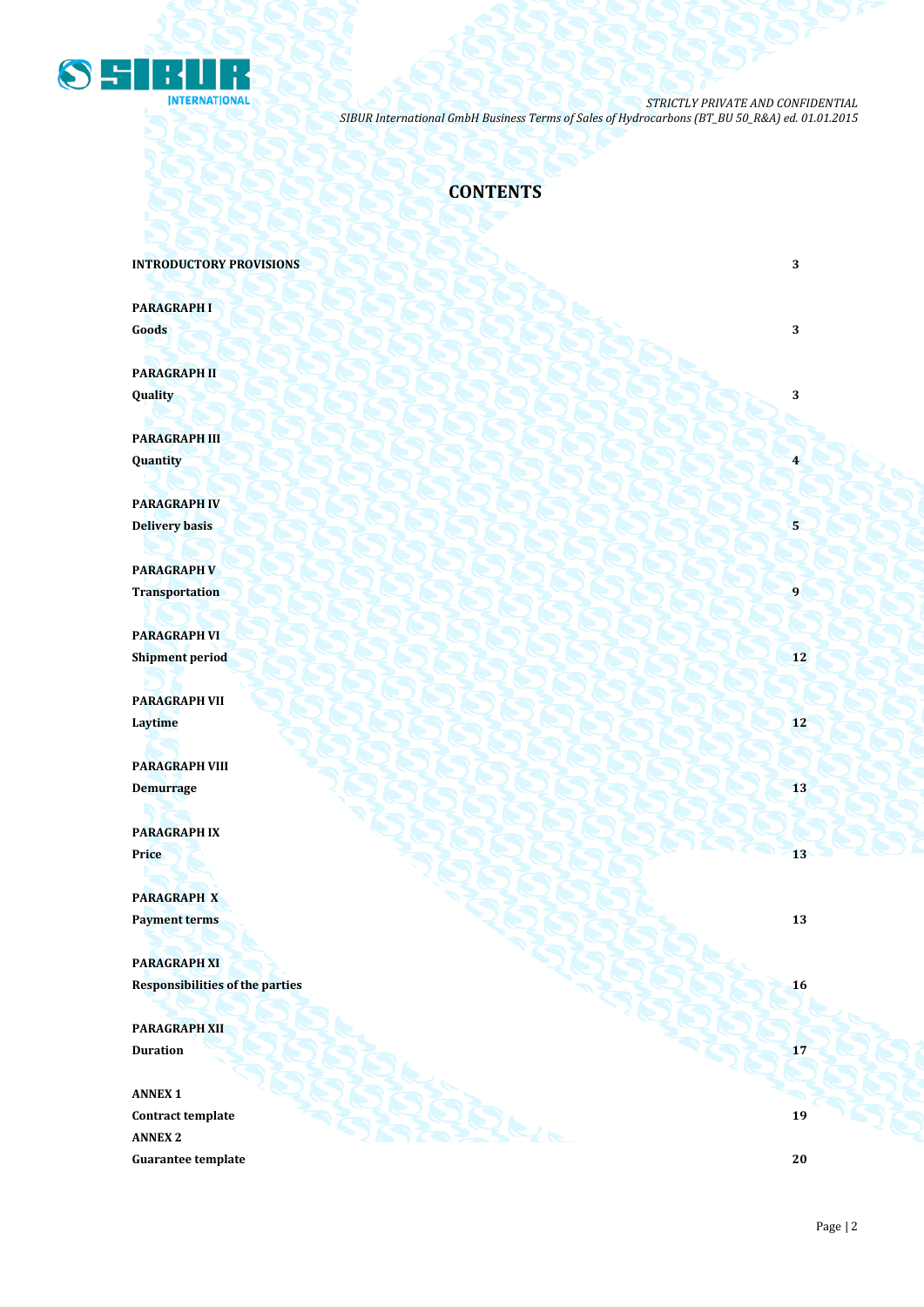

### **INTRODUCTORY PROVISIONS**

- **A.** These Business Terms ("Business Terms") shall apply to all agreements for sale of goods ("Contract") executed by and between SIBUR International GmbH ("Sibur") and Buyer that incorporate these Business Terms by reference. The version of these Business Terms published by Sibur (whether delivered by Sibur to Buyer before or upon the entry into the Contract or, if not so delivered, then as published on the website [http://www.sibur-int.com\)](http://www.sibur-int.com/) as of the date when the Contract takes effect shall apply to the relevant Contract. The Business Terms may be amended, revised, restated or supplemented by Sibur from time to time.
- **B.** These Business Terms are accompanied and supplemented by the General Terms of SIBUR International GmbH for sales of petrochemicals and hydrocarbons ("General Terms"). The version of the General Terms published by Sibur (whether delivered by Sibur to the Buyer before or upon the entry into the Contract or, if not so delivered, then as published on the website [http://www.sibur](http://www.sibur-int.com/)[int.com\)](http://www.sibur-int.com/) as of the date when the Contract takes effect shall apply to the relevant Contract. The Parties agree that the General Terms are incorporated into these Business Terms by reference and that they apply to the Contract.
- **C.** If there is any conflict, ambiguity or inconsistency between General Terms, the Business Terms the Contract and/or Incoterms, the order of priority of such documents (from highest to lowest) shall be as follows:
	- 1.the Contract;
	- 2.the Business Terms;
	- 3.the General Terms; and
	- 4.Incoterms
- **D.** All terms used, but not defined herein shall have the respective meanings set forth in the Contract and/or the General Terms, and/or Incoterms.

## **PARAGRAPH I GOODS**

1.1. Seller shall deliver the Goods to Buyer in accordance with the Contract.

# **PARAGRAPH II QUALITY**

- 2.1. The quality of the Goods shall be confirmed by a Certificate of Quality issued by Seller or by the Manufacturer of the Goods, and/or the Inspector's Report (as the case may be).
- 2.2. Buyer upon Seller's prior written request shall send to Seller samples of the Goods for testing. Seller may at its own discretion and at its own expense perform such testing based on the TU and/or GOST methods or initiate an inspection in accordance with Section 3.3. In the event either Party does not agree with the results of the test(s) made by the Seller in accordance with this Section 3.2, the quality inspection shall be performed by an independent Inspector in accordance with Section 2.3. hereof.
- 2.3. Unless otherwise agreed by the Parties in the Contract, the quality inspection shall be performed at the Place of Shipment (applicable for FCA, CPT), or the Place of Destination (applicable for DAP, DDP) by an Inspector of an internationally recognised inspection company mutually agreed between the Parties and in accordance with the standard practice (i) at the place of the inspection or (ii) of the Inspector if there is no standard practice at the place of inspection.
- 2.4. The inspection results shall be documented in the Inspector's Report and shall be conclusive and binding on the Parties for invoicing purposes and for quality purposes and shall be final and binding for both Parties, except in case of fraud or manifest error.
- 2.5. In the event that the quality of the Goods does not conform with the contractual Specification, the Parties shall discuss Buyer's remedies for such non-conforming Goods. The remedies may include, for example, a Price adjustment for the Goods. The outcome of the Parties' discussion shall be documented in a written Amendment to the Contract.
- 2.6. The costs of the inspection (under Section 2.3 ) shall be equally shared between Seller and Buyer. Any other inspections and related services requested by Buyer, shall be performed at Buyer's sole expense.
- 2.7. The Party initiating the inspection shall ensure that the Inspector issues the Inspector's Report to Seller and Buyer as soon as practicable and retains any samples taken for at least ninety (90)Days from the date of inspection.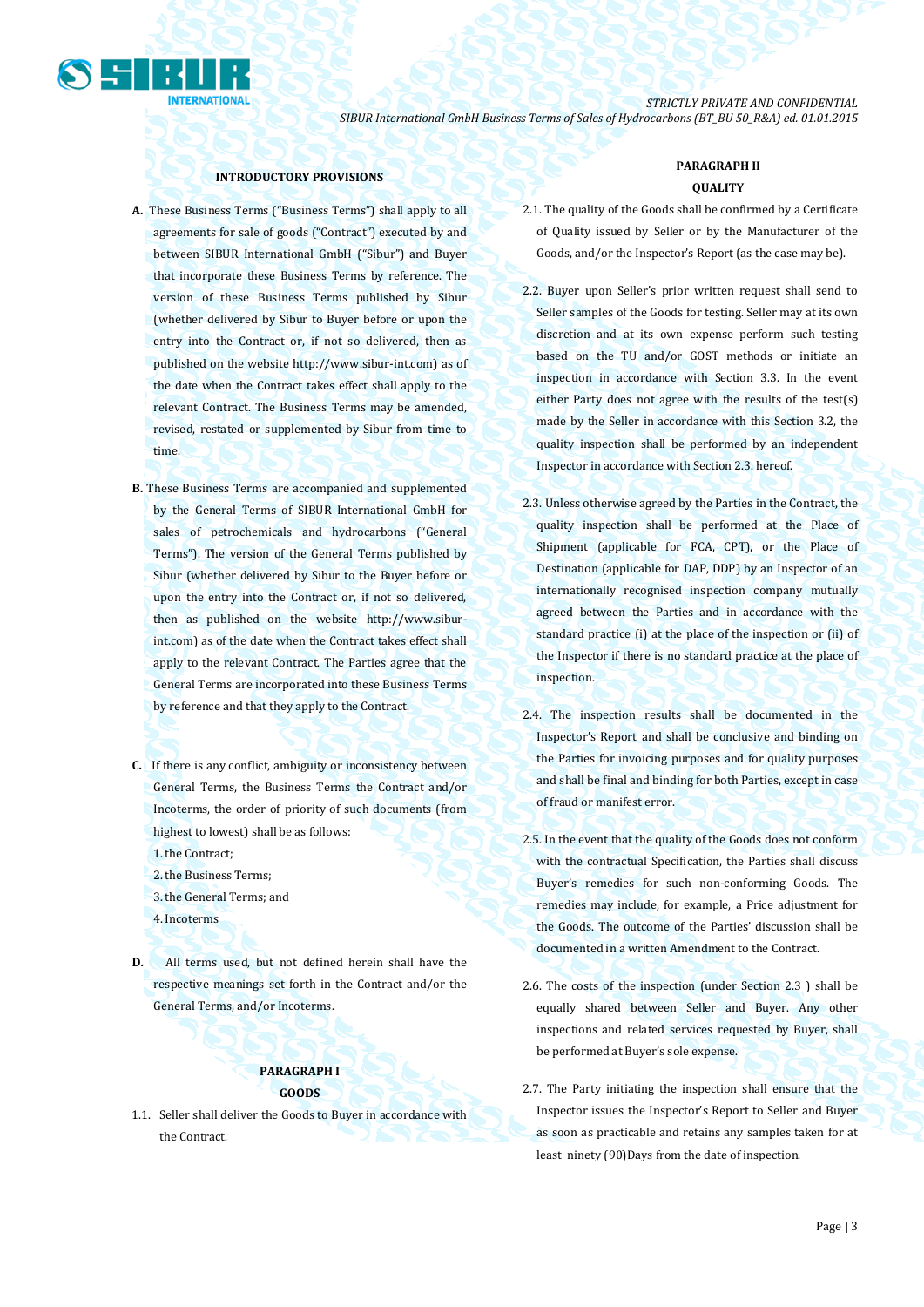

### 2.8. **Claims.**

Unless otherwise specified in the Contract claims if any on quality of the Goods to be provided by the Buyer to the Seller according to Part II of the General Terms.

# **PARAGRAPH III QUANTITY**

- 3.1. The quantity of the Goods shall be specified in the Transport Document. If either Party does not agree with the quantity indicated if the Transport Document, the quantity of the Goods delivered by the Seller to the Buyer shall be determined through inspection.
- 3.2. Unless the Contract provides otherwise, the quantity inspection (if any) shall be determined at the Place of Shipment (applicable for FCA, CPT), or the Place of Destination (applicable for DAP, DDP) by an Inspector of an internationally recognised inspection company mutually agreed by the Parties and in accordance with the standard practice (i) at the place of the inspection or (ii) of the Inspector if there is no standard practice at the place of inspection.
- 3.3. If the Inspector determines that the quantity of the Goods does not conform with the quantity stated in the Transport Document for more than zero point five per cent (0.5 %) (the "Permitted Deviation") the Goods shall be accepted by the value defined by the Inspection with issuance of the respective off-loading act(s) signed by such Inspector. The Parties acknowledge and agree that in no event shall the Seller be considered to be in breach of its obligations in respect of delivery of the Goods in the quantity under the Contract and the Buyer shall not be entitled to claim any losses or liquidated damages, or any other claims concerning any quantity deviation below the Permitted Deviation. All claims concerning quantity deviation in excess of zero point five per cent (0.5 %) shall be submitted by the Buyer according to Section 3.10.
- 3.4. Unless the Contract provides otherwise, the Planned Contract Quantity and/or the Planned Monthly Quantity specified (as the case may be) in the Contract, unless otherwise agreed by the Parties in the Contract, shall be subject to a tolerance of plus/or minus ten per cent  $(+/- 10$ %) in the Seller's option.
- 3.5. The Actual Contract Quantity and/or Actual Monthly Quantity delivered under the Contract shall be calculated

based on the quantities specified in the Transport Document. The Actual Contract Quantity shall be the basis for determining the Total Goods Value.

- 3.6. Seller shall have no liability, and Buyer shall have no remedy against Seller, in respect of any shortfall or surplus of the Planned Contract Quantity or the Planned Monthly Quantity except to the extent an Actual Contract Quantity or Actual Monthly Quantity, respectively, varies by ten per cent (10%) or more.
- 3.7. Seller is not required to supply more Goods than are available from the Manufacturer. If due to matters relating to the Manufacturer of the Goods, Seller expects that it will not be able to deliver any part of a Planned Monthly Quantity and/or the Planned Contract Quantity, Seller shall notify Buyer in writing as soon as reasonably practicable, Upon delivery of such notice, the Parties shall negotiate in good faith to agree on the delivery terms for the outstanding quantities of Goods. The Parties acknowledge that the remedy provided in this Clause will be the sole remedy that Buyer will have if Seller is not able to deliver the Planned Monthly Quantity or the Planned Contract Quantity of Goods during the relevant period.
- 3.8. In the event if the Buyer orders less Goods than the Planned Monthly Quantity or the Planned Contract Quantity for such relevant period, Seller may elect at its own discretion may either: (i) to deliver the shortfall of Goods (the difference between (x) the quantity of Goods actually ordered by Buyer for the relevant period and(y) the Planned Monthly Quantity or Planned Contract Quantity, as appropriate) in the next relevant period according to a delivery schedule determined by Seller, (Buyer's suggestions may be taken into account); or (ii) to receive payment from Buyer of ten per cent (10%) of the Price of the such shortfall of the Goods as liquidated damages of to Seller (the Parties agree that the above amount is a genuine good-faith -estimate of losses that Seller will suffer if Buyer orders the Goods less than the Planned Monthly Quantity or the Planned Contract Quantity. Without prejudice to the above, however, if the amount of actual damages exceeds the above amount, Seller's right to claim the actual amount of damages shall not be limited). Seller shall notify Buyer of its election in writing, however, the failure to notify shall not constitute a waiver of the Seller's rights described above.

### 3.9. **Deviation from the Planned Amount of the Goods**

Page | 4 a) If the Actual Contract Quantity or the Actual Monthly Quantity (as appropriate) for a relevant period is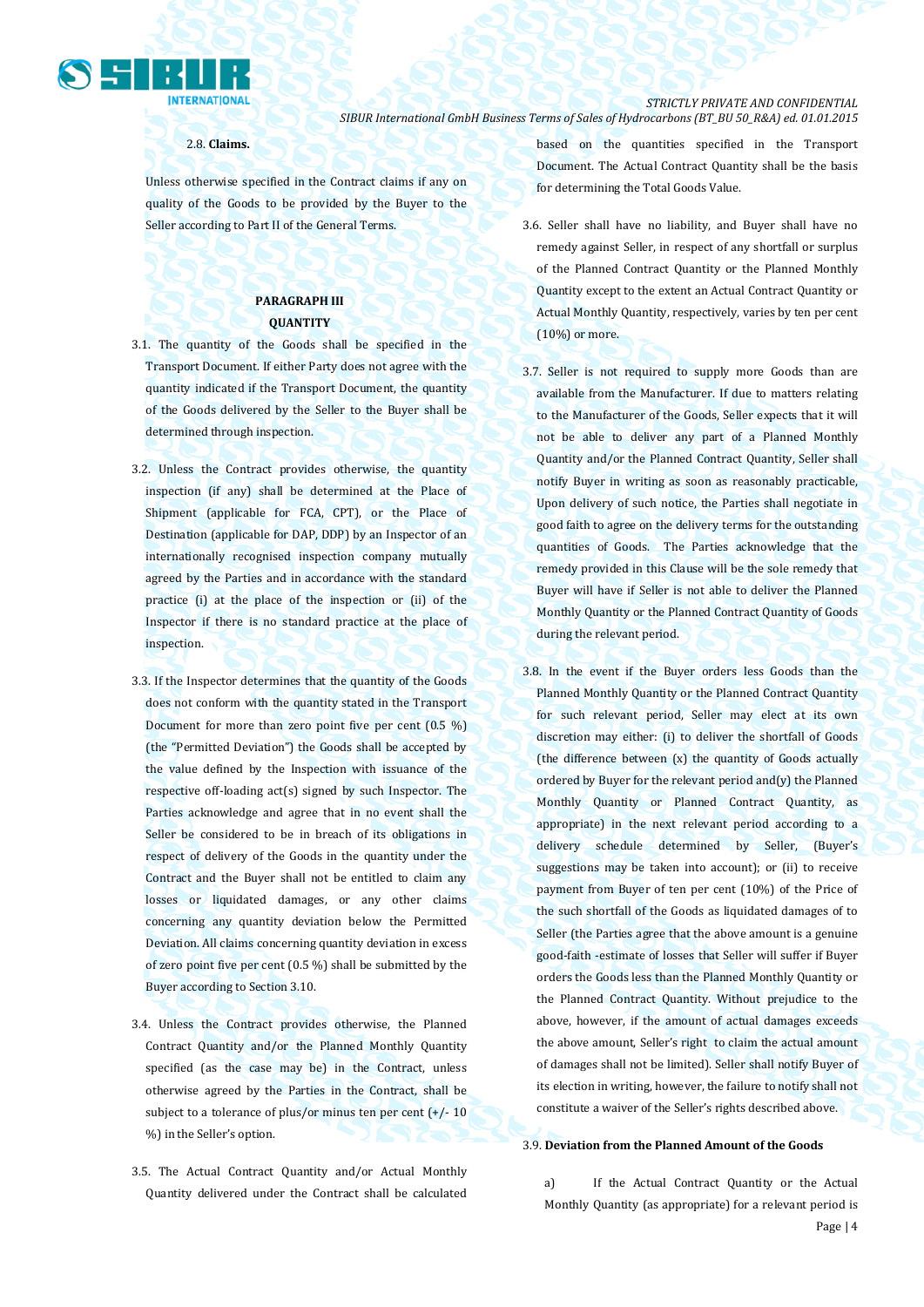

in excess of one hundred per cent (100%) but less than or equal to 110% (one hundred and ten per cent) of the Planned Contract Quantity or the Planned Monthly Quantity respectively the Buyer shall effect the payment of such outstanding balance within five (5) Days of an appropriate Seller's invoice.

**NTERNATIONAL** 

b) If the Actual Contract Quantity or the Actual Monthly Quantity (as appropriate) for a relevant period is less than one hundred per cent (100%) but in excess of or equal to ninety per cent (90%) of the Planned Contract Quantity or the Planned Monthly Quantity respectively, Seller may elect at its own discretion either: (i) to make up the Planned Contract Quantity or the Planned Monthly Quantity (as appropriate) in future Shipments, or (ii) to refund Buyer's Prepayment for the Goods not delivered within three(3 ) Days after the execution of a Verification Act for the Goods (election (ii) is not applicable where the Contract provides for post-delivery payment of the Goods); or (iii) apply to future Shipments (if applicable) Buyer's Prepayment for the Goods not delivered; if. Buyer fails to make such an election, within ten (10) Days of the shortfall delivery, Buyer will be deemed to have elected to make up the shortfall in future Shipments. In either event this subsection 3.9 (b) shall be Buyer's sole and exclusive remedy for such shortfall in Shipment, howsoever caused, always excepting fraud, and Seller shall have no other liability to Buyer whatsoever.

c) If the Actual Contract Quantity or the Actual Monthly Quantity (as appropriate) for a relevant period is in excess of one hundred ten per cent (110%) of the Planned Contract Quantity or the Planned Monthly Quantity respectively, Buyer may elect at its own discretion either: (i) to return any surplus quantity of Goods in excess of one hundred and ten per cent (110%) of the Planned Contract Quantity or the Planned Monthly Quantity to Seller at Seller's expense, or (ii) to retain Goods delivered in quantities in excess of one hundred and ten per cent (110%) of the Planned Contract Quantity or the Planned Monthly Quantity respectively and pay the Price for the entire quantity taken, provided that Buyer's election shall be made by written notice to Seller within one (1) Day after the Delivery Date of the respective Goods; if. Buyer fails to make such an election, Buyer will be liable to pay the Price for the full Actual Monthly Quantity or Actual Contract Quantity, as the case may be. Buyer shall pay for such Goods within five (5) Days after the date of Seller's invoice .

d) If the Actual Contract Quantity or the Actual Monthly Quantity (as appropriate) for a relevant period is less than ninety per cent (90%) of the Planned Contract Quantity or the Planned Monthly Quantity respectively, Buyer may require Seller to pay to Buyer's direct losses incurred in connection with such shortfall, provided that such direct losses are evidenced by sufficient documents satisfactory to Seller; such payment shall be made within seven (7) Days after the Parties' execution of a Verification Act for such Goods . It is expressly mutually agreed and acknowledged by the Parties that in any case the maximum amount of direct losses payable by Seller may not exceed ten per cent(10% ) of the Price of the shortfall quantity of Goods . This provision is without prejudice to all other exclusions of and limitations on Seller's liability.. Buyer's rights set forth in this subsection 3.9 shall be Buyer's sole and exclusive remedy for such shortfall delivery, howsoever caused, always excepting fraud, and Seller shall have no other liability to Buyer whatsoever.

### 3.10. **Claims**

Unless otherwise specified in the Contract claims if any on quantity of the Goods to be provided by the Buyer to the Seller according to Part II of the General Terms.

# **PARAGRAPH IV DELIVERY BASIS**

#### 4.1. **General Delivery Terms**

Seller shall use its reasonable endeavours to dispatch the Goods on the definite date or in any Day within the Shipment period (as the case may be), as specified in the Contract, but the time of dispatch shall not be of the essence. Seller shall notify Buyer immediately if the time of dispatch for the Goods cannot be met; in such a case the Parties shall re-schedule in good faith.

#### 4.2. **Transfer of risk and title**

The risk of and title to the Goods shall transfer from Seller to Buyer at the Delivery Date, unless otherwise provided in the Contract. The Parties agree that the transfer of risk of loss and damage, and title to, the Goods is not conditional upon delivery of the Transport Document or any other documentation. Neither the time, method, nor the place of payment, method of transportation, form of Transport Document, manner of consignment nor place of acceptance of the Goods shall alter the foregoing.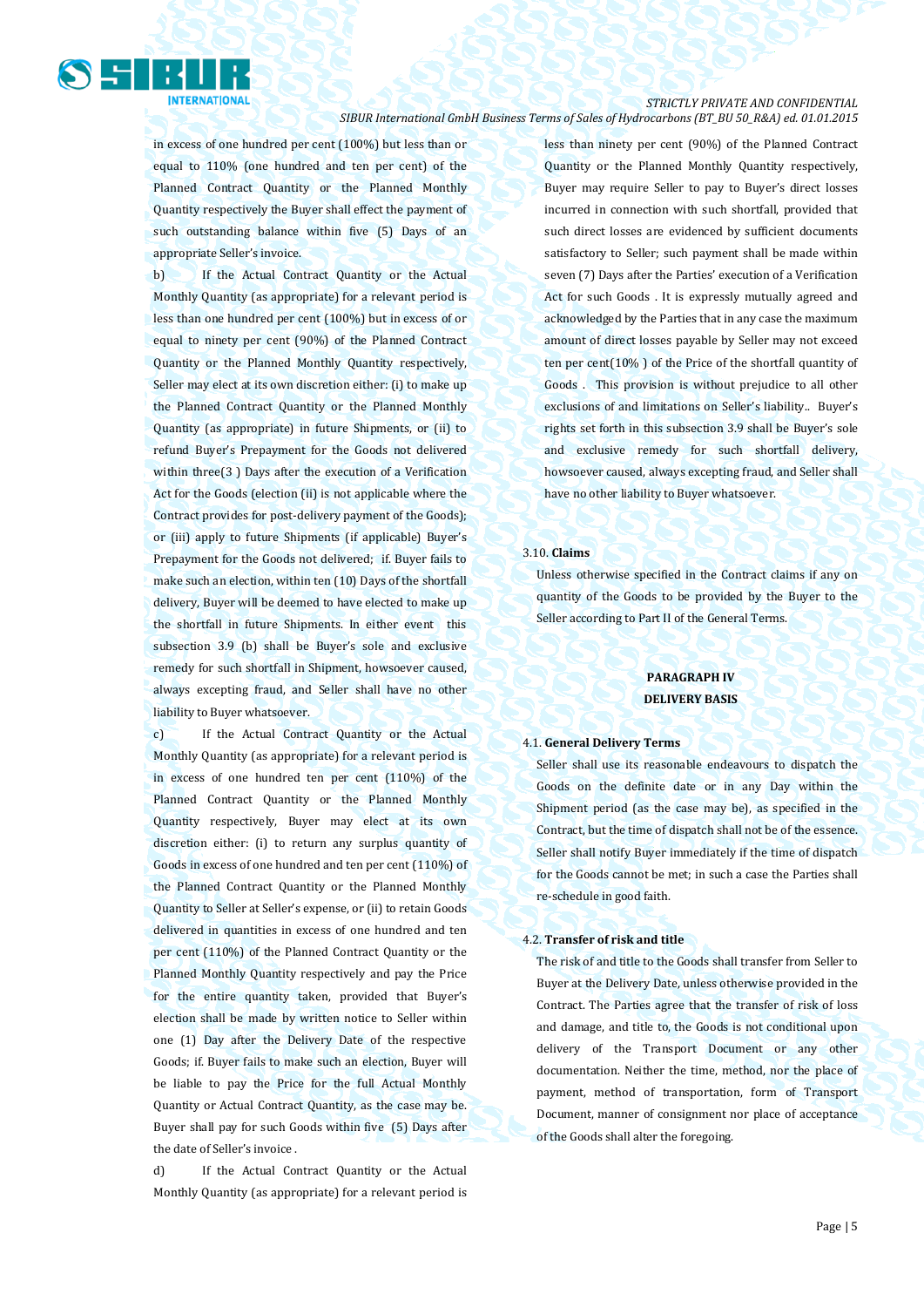

# 4.3. **Seller's right to refuse**

Seller may refuse to deliver the Goods at any time if: a) delivery under an intended or customary route to the Place of Destination becomes impracticable for any reason whatsoever beyond Seller's control;

b) the cost of delivery to the Place of Destination (including Taxes) and/or insurance, if applicable, has significantly increased (more than by twenty per cent. (20%) within one (1) month), which at the time of entry into the Contract could not have been reasonably foreseen by Seller ; and/or c) at any time:

i. importation of the Goods at the Place of Destination is prohibited under the laws of the country in which such the Goods were produced, or by regulations, rules, directives or guidelines applied by the government of that country or any relevant agency thereof; and/or

ii. the country, state, territory or region at which the Place of Destination becomes affected by Sanctions.

d) Should Seller agree to undertake or complete the delivery under an alternative route or at an alternative Place of Destination nominated by Buyer and accepted by Seller (which acceptance shall not be unreasonably withheld), or under changed circumstances as the case may be, Buyer shall reimburse Seller for any additional costs and/or expenses incurred by Seller.

## 4.4. **Customs formalities**

a) If the Goods shall be exported from the customs territory of the Russian Federation, Buyer shall ensure the departure of the Goods from the territory of the Russian Federation within ninety (90) Days from the date when the customs procedures for export are completed on the territory of the Russian Federation (date of the stamp "Clearance allowed" in CCD) and at Seller's request provide Seller by e-mail or fax with copies of the Transport Document with legible notes made by the destination railway station and/or CMR or TIR (as the case may be) with legible notes of border crossing.

b) If Buyer does not comply with this Section 4.4 Buyer shall pay Seller liquidated damages amounting to twenty-two and one-half per cent. (22.5%) of the Total Goods Value.

c) The Parties expressly agree that the liquidated damages provided in subsection 4.4(b) above reflect a good-faith estimate of Seller's losses in the event if the documents required under subsection 4.4(a) are not provided to Seller within the specified period.

# 4.5. **FCA**

*This Section 4.5 applies to Contract providing FCA as delivery basis.*

#### 4.5.1. Delivery Date

The Delivery Date shall be the moment when:

- i. the Seller's Truck(s), loaded with the Goods, arrive(s) to the Place of Shipment (or as close as possible to the Place of Shipment if access to the Place of Shipment is restricted) and stand ready for loading by the Buyer's representative or the Carrier;
- ii. The Seller's RTC / Railway wagon(s), loaded with the Goods, arrive(s) at the Place of Shipment (or as close as possible to the Place of Shipment if access to the Place of Shipment is restricted) and the Notice of Arrival ("NOA") is given to the Carrier or Buyer's representative at the place of loading; or
- iii. the Goods have been loaded at the Place of Shipment on the means of transport provided by the Carrier nominated by the Buyer – if the delivery is at the Manufacturer or warehouse or storehouse.

4.5.2. Delivery Terms

a. The loading of the Goods is Buyer's sole responsibility and shall not prejudice completed delivery of the Goods by Seller, except for if delivery is at the Manufacturer or warehouse or storehouse in which case the loading of the Goods shall be Seller's responsibility and risk.

b. Seller provides Buyer with full and timely information about the Place of Shipment and the Carrier, including any special location access instructions and all contact information of the Carrier. Such information shall be provided to Buyer via e-mail, facsimile or by other means agreed upon by the Parties, at least five (5) Business Days prior to the approximate date of loading of the relevant Shipment by Buyer.

The information shall include:

- i. the name of the Carrier (person or entity);
- ii. documentation evidencing the Carrier's rights to accept and carry the Goods (should be presented by the Carrier at the Place of Shipment);
- iii. the identity, location and address of the Place of Shipment with instructions for access to the Place of Shipment; and
- iv. any other information requested by Buyer.

c. The Parties shall obtain any licences, permits and documents which are necessary for successful import and export clearance of the Goods.

- d. Seller shall timely obtain export permits.
- e. Buyer shall timely obtain import permits.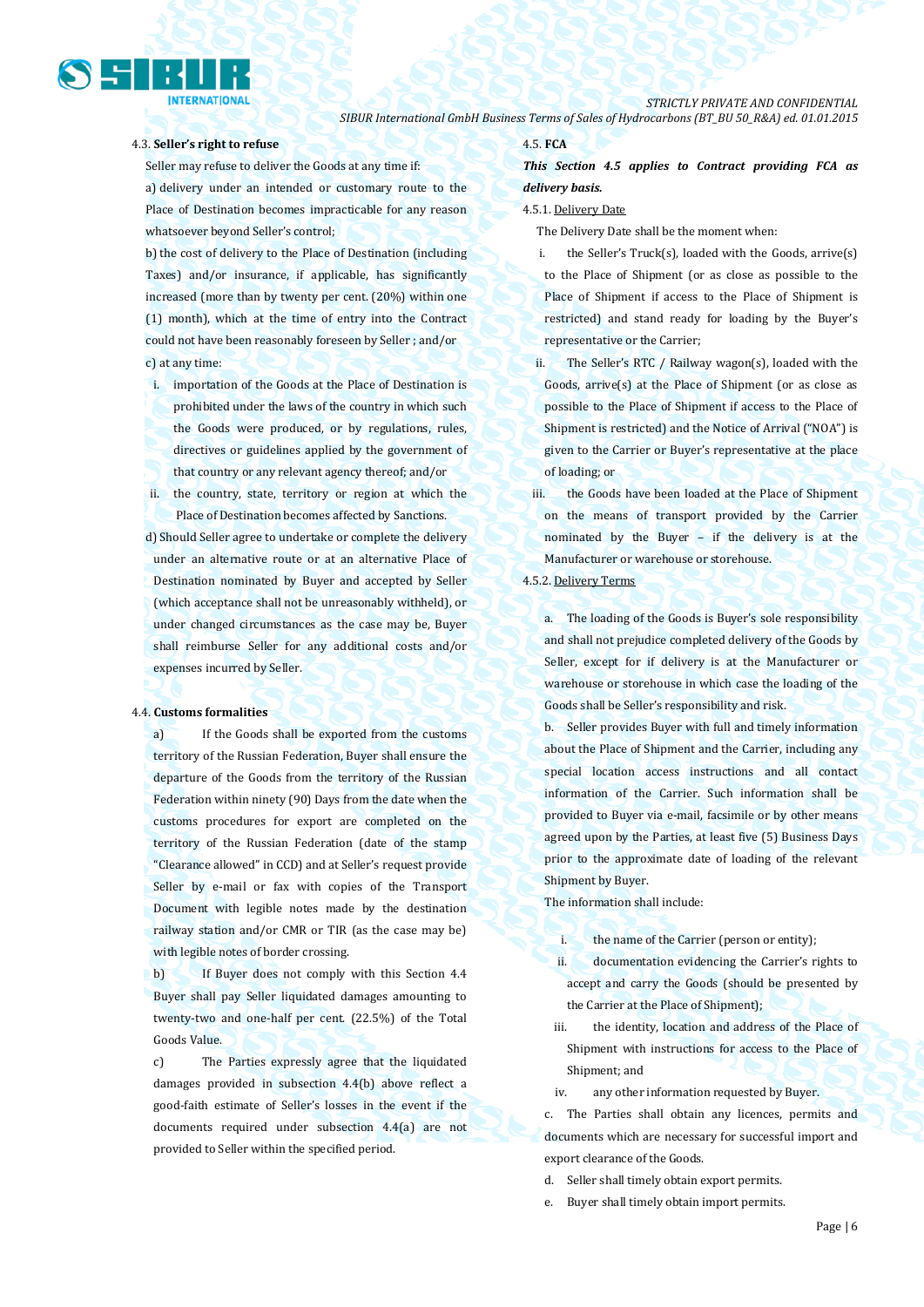

# *STRICTLY PRIVATE AND CONFIDENTIAL*

### *SIBUR International GmbH Business Terms of Sales of Hydrocarbons (BT\_BU 50\_R&A) ed. 01.01.2015*

f. All delays due to absence of custom clearance shall be at the expense of the Party in Default.

### 4.5.3. Taxes prior to delivery

Seller shall pay all taxes, customs and other duties and fees levied on the Goods prior to delivery or required for the dispatch of the Goods outside the customs territory of the Russian Federation and incurred as a result of the entry into the Contract.

### 4.5.4. Taxes after delivery

Unless otherwise expressly agreed by the Parties in the Contract, Buyer shall pay all taxes, customs and other duties and fees incurred as a result of or in connection with the conclusion and execution of the Contract if any, after delivery.

#### **4.6. CPT**

*This Section 4.6 shall apply to Contracts providing CPT as delivery basis.*

### 4.6.1. Delivery Date

- i. The Delivery Date shall mean the date when the Goods are loaded in Seller's Truck(s) to be dispatched to the Place of Destination named by the Buyer, which date is stated in the stamp of the CMR or TIR (as the case may be) at the Place of Shipment.
- ii. In RTC / Railway wagon(s) to be dispatched to the Plaxe of Destination named by the Buyer which date is stated in the stamp of the Railway bill at the Place of Shipment.

# 4.6.2. Delivery terms

- i. Discharging and unloading of the Goods at the Place of Destination is Buyer's sole responsibility and shall not prejudice completed delivery of the Goods by Seller.
- ii. Buyer shall provide Seller with full and timely information about the Place of Destination, including any special location access instructions. Buyer shall provide such information to Seller via facsimile or by other means agreed upon by the Parties, at least five (5) Business Days prior to the approximate date of dispatch of the relevant Shipment by Seller.

The information must include:

- i. the identity, location and full address of the Place of Destination, with instructions for access to the Place of Destination;
- ii. all instructions regarding customary documentation which may be required at the Place of Destination (if any); and
- iii. any other information requested by Seller.

Should Buyer fail to timely submit such information, Seller shall not be required to initiate the transportation and delivery of the Goods, which will not constitute a waiver of Buyer's breach of Contract. Any delays in delivery of the Goods which result from inaccuracies of information provided are deemed to be the sole fault of Buyer.

### 4.6.3. Licences and clearances

- i. The Parties shall obtain any licences, permits and documents which are necessary for successful import and export clearance of the Goods.
- ii. Seller shall timely obtain export permits .
- iii. Buyer shall timely obtain import permits.
- iv. All delays due to absence of custom clearance shall be at the expense of the Party in Default.

## 4.6.4. Taxes prior to delivery

All taxes, customs and other duties and fees incurred as a result of entry into the Contract which are levied on the Goods prior to delivery or required for the dispatch of the Goods outside the customs territory of the Russian Federation will be paid by Seller.

### 4.6.5. Taxes after delivery

Unless otherwise expressly agreed by the Parties in the Contract, all taxes, customs and other duties and fees incurred as a result of or in connection with the conclusion and execution of the Contract if any, after delivery will be paid by Buyer.

#### **4.7 DAP**

*This Section 4.7 shall apply to Contracts providing DAP as delivery basis.*

4.7.1 Delivery Date

a) Delivery Date shall mean the moment when the Goods arrive at the Place of Destination ready for unloading.

- b) It is presumed that the Goods are ready for unloading: i. for the delivery by RTC/ Railway wagon(s) – as of
	- the scheduled time of arrival for a relevant train (unless the moment is specified in Seller's/Carrier's notice to Buyer); and
	- ii. for the delivery by  $Truck(s) as$  of the moment of the Goods' arrival specified in Seller's/Carrier's notice to Buyer.

c) If Buyer has any claims regarding the actual time of the Goods' arrival, Buyer must notify Seller within two (2) Days following the respective delivery, otherwise Buyer is deemed to have waived all objections as regards the arrival time to the fullest extent allowed under Applicable Law.

4.7.2. Delivery terms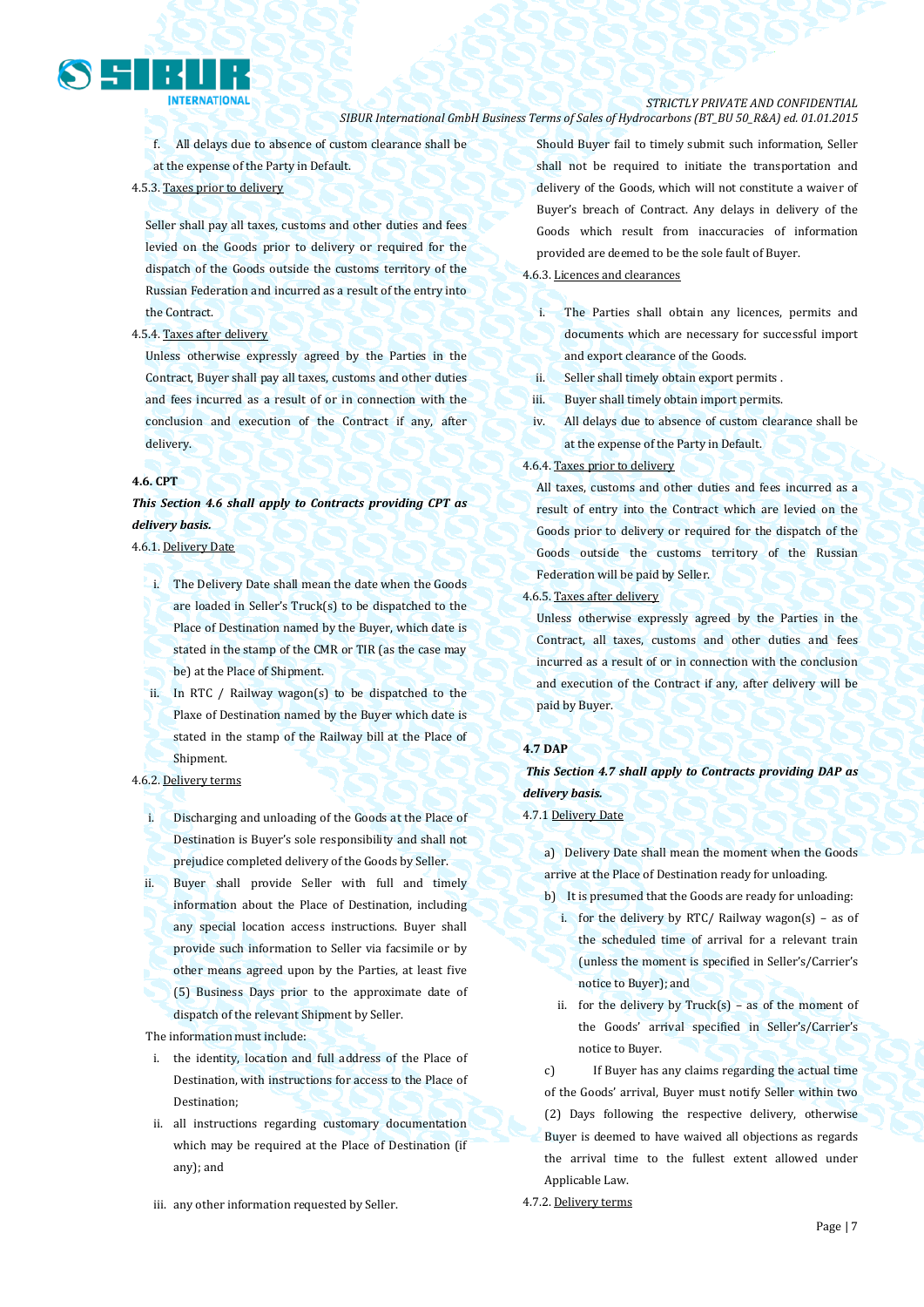

The Goods shall be unloaded at the Place of Destination at the Buyer's risk and expense. If the unloading is included in the Price of the transportation under the agreement executed by and between Seller and the Carrier, Seller may nevertheless invoice Buyer relevant unloading expenses.

4.7.3. Licences and clearances

Seller and Buyer shall provide each other with reasonable support in acquisition of all appropriate export and import licences and clearances; provided that the other Party shall reimburse all and any costs and expenses arising out of and/or in connection with such support.

4.7.4. Import Taxes and customs requirements

a) Buyer shall pay and be responsible for all taxes, customs and other duties and fees incurred as a result of entry intothe Contract which are levied on the Goods in the country of delivery.

b) If the Buyer fails to pay or perform the above when due, the risk shall pass to the Buyer as of the date when such taxes, customs and other duties and fees are due. If the Buyer delays the fulfilment of its obligations under this Clause for more than two (2) Days, the Seller is entitled, but not obliged: (i) to make any relevant payments on its own; or (ii) if the Goods are not released in the country of delivery, to place the Goods in the customs warehouse (in which case the moment of placing the Goods shall be the Delivery Date, any further costs will be at the Buyer's expense).

c) Seller's rights under this subsection 4.7.4 shall be without prejudice to the Seller's other rights under the Contract and/or Applicable Law. In addition, Buyer shall indemnify Seller for all costs, losses and damages, including, but not limited to, demurrage and/or detention incurred by Seller as a result of Buyer's any breach of obligations under this Clause.

#### **4.8. DDP**

*This Section 4.8 shall apply to Contracts providing DDP as delivery basis.*

4.8.1. Delivery Date

a. Delivery Date shall mean the moment of the Goods' arrival at the Place of Destination ready for unloading.

b. It is presumed that the Goods are ready for unloading:

i. for the delivery by RTC/ Railway wagon(s) – as of the scheduled time of arrival for a relevant train (unless the moment is specified in Seller's/Carrier's notice to Buyer); and

ii. for the delivery by  $Truck(s) - as$  of the moment of the Goods' arrival specified in Seller's/Carrier's notice to Buyer

c. If Buyer has any claims regarding the actual time of the Goods' arrival, Buyer must notify Seller within two (2) Days following the respective delivery, otherwise Buyer is deemed to have waived all objections as regards the arrival time to the fullest extent allowed under Applicable Law.

### 4.8.2. Delivery Terms

a) The unloading of the Goods at the Place of Destination shall be at Buyer's risk and expense, unless the expenses are attributed to Seller in the Contract.

b) If any licences, clearances and other customs requirements or Taxes in the country of import could be performed, arranged or paid only by Buyer or on Buyer's side, Buyer shall (i) inform Seller accordingly; and (ii) perform, arrange and pay the same in due time. Seller shall compensate Buyer for documented direct expenses in relation thereto, provided that Buyer furnishes Seller with primary accounting documents substantiating Buyer's costs such as acts, invoices, reports, etc. If Buyer fails to perform under this Clause, any adverse consequences for Seller, Carrier and/or the Goods, including (i) delayed delivery and (ii) any related penalties, fines, Taxes, costs, expenses will be at Buyer's cost and risk. Buyer shall indemnify Seller for all costs, losses and damages, including, but not limited to, demurrage and/or detention incurred by Seller as a result thereof.

### 4.8.3. VAT

a) If Buyer is a company registered in the EU, Buyer shall provide Seller with its VAT Identification Number as of the Signing Date of the Contract.

b) If:

i. Buyer is a company registered in the EU;

ii. Buyer wishes to receive a VAT-exempt invoice; or iii. Buyer purchases the Goods from Seller on the DDP basis at the Place of Destination in a certain country, picks up the Goods itself and moves the Goods out of such country;

Buyer shall within two (2) weeks from the Delivery Date provide Seller with copies of the Transport Document, confirming that the Goods have been taken out of the country where they have been purchased.

If the Transport Document (referred to in Section 5.1) hasis not provided on time, Seller shall have the right to issue a credit note to the original VAT-exempt invoice and issue a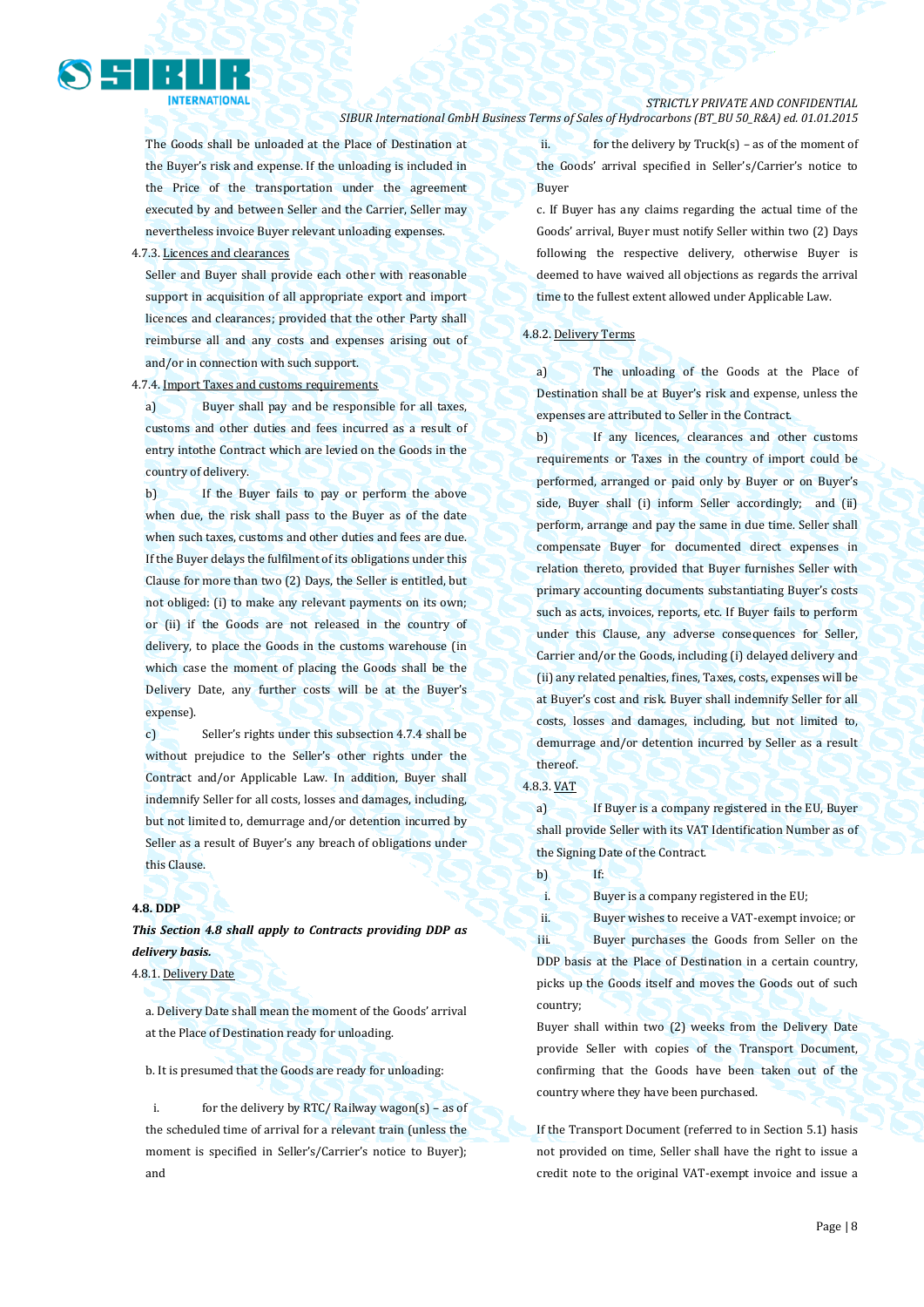

new invoice, increased by the amount of VAT to be paid by Buyer, within seven (7) Days after the date of the invoice.

# **PARAGRAPH V TRANSPORTATION**

### 5.1. **General conditions of transportation**

- a) The Transport Document hereunder and the Contract shall be:
	- Railway bill (or "RWB" or "Rail way bill" or "CIM consignment note") – for delivery by RTC/Railway wagon(s);
	- CMR or TIR (or consignment note) for delivery by Truck(s).
- a) Delivery of the Goods shall be immediately followed and witnessed by presentation by Seller to Buyer or the Carrier, or Buyer's representative, of a valid Transport Document. Such document shall be signed and marked by Seller and the Carrier at the place of loading and shall be deemed conclusive proof of delivery by Seller.
- b) Buyer warrants that the Place of Destination is (i) reachable by the agreed means of transport and (ii) suitable and equipped, if necessary, for unloading of the Goods.
- 5.2. **Defective RTC/Railway wagon(s) and/or the Truck(s).** If Buyer (or Buyer's authorised representative, or Buyer's Carrier, or any other party on Buyer's side or for whom Buyer bears responsibility) returns RTC/Railway wagon(s) and/or the any Truck defective, unrepaired, and/or damaged, and/or unclean, and/or not fully unloaded, and/or otherwise unfit for the purposes, which RTC/Railway wagon(s) and/or the such Truck is usually used for, thne Buyer shall reimburse all and anycosts and expenses of Seller arising out of or in connection with such Defective RTC/Railway wagon(s) and/or Truck(s).

# 5.3. **Special conditions of transportation by RTC/railway wagon(s)**

# *This Section 5.3. shall apply Contracts specifying delivery by RTC/Railway wagon(s).*

5.3.1. Where Seller expressly or impliedly provides Buyer with a range of dates of dispatch of the Goods within the Shipment period or arrival of RTC / Railway wagon(s) loaded with the Goods, dispatch may be performed on any of the dates provided.

5.3.2. No later than three (3) Business Days after dispatch of the Goods by RTC / Railway wagon(s) Seller shall provide by e-mail or facsimile Buyer with all information necessary for the unloading of the Goods:

- a) the Contract reference number;
- b) Railway bill reference number(s);
- c) RTC / Railway wagon(s) identification number(s);
- d) description of the Goods and their Railway bill quantity.
- 5.3.3. Buyer may at its own discretion provide the Seller with written instructions for unloading of the Goods by Buyer. In case such information is provided, Seller may undertake to cause his Carrier or his representatives / employees to follow such instructions to the extent practicable, provided that Seller shall be under no obligation to provide such assistance..
- 5.3.4. The Buyer warrants that the railway zone at Place of Destination shall be safe and well suited for delivery of the Goods. The Buyer shall be liable for and shall indemnify Seller in respect of any loss or damage, including but not limited to any liability for damage to the RTC / Railway wagon(s), surroundings, environment and people, additional costs or expenses arising out of and in relation to any failure of Buyer to nominate a safe railway zone at Place of Destination.

5.3.5. Notice of Arrival

a) Buyer shall obtain the Notice of Arrival of the Goods at the Place of Destination station ("NOA") from the railway station's authorised authorities using Buyer's available contact information in accordance with customary rules at the railway station.

b) Buyer shall ensure the Carrier's timely presence at the Place of Destination at the Delivery Date for unloading of the Goods.

c) Carrier's absence at the Place of Destination shall be without prejudice to Seller 's successful delivery of the Goods for the purpose of the Contract.

### 5.3.6. Railway transportation agreement conditions

a) Seller may arrange transportation in accordance with the railway transportation agreement, executed by and between Seller and the Carrier. Without prejudice to the generality of the foregoing, such conditions shall be deemed to include the provision that where, at any time:

• importation of the Goods at the unloading railway zone is prohibited under the laws of the country in which such Goods were produced, or by regulations, rules, directives or guidelines applied by the government of that country or any relevant agency thereof; and/or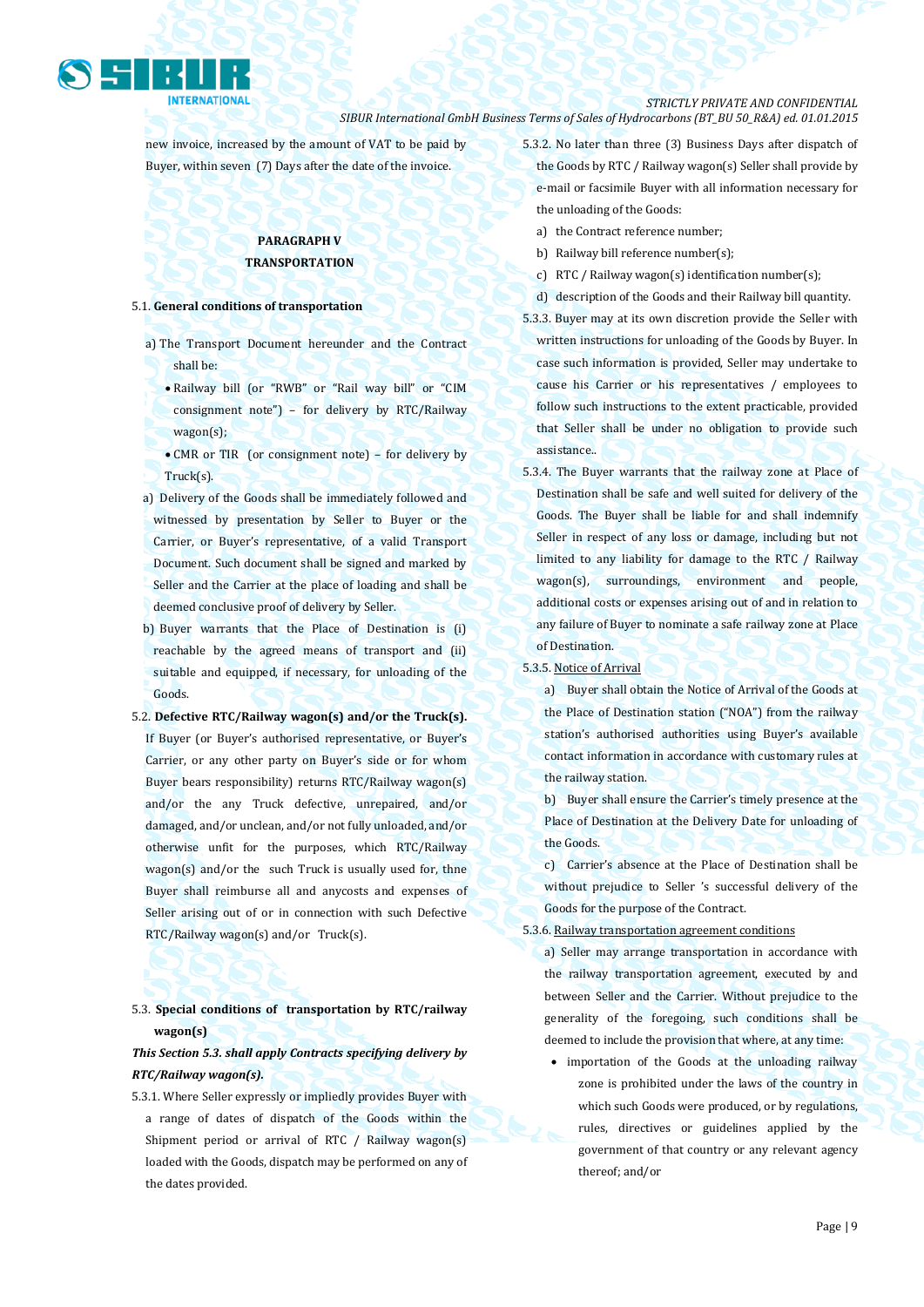• the country, state, territory or region at which the Place of Destination is located becomes a restricted railway zone,

the Goods shall be unloaded at an alternative railway zone nominated by Buyer that is not subject to any such prohibition and that is acceptable to Seller (which acceptance shall not be unreasonably withheld).

b) In case referred to in subparagraph above (i), such alternative railway zone shall be deemed to be the Place of Destination stipulated under the Contract for the relevant Shipment and all extra expenses (if any) involved in the RTC / Railway wagon(s) reaching such alternative Place of Destination shall be for Buyer's account.

#### 5.3.7. Buyer's Right to Require

a)Buyer has the right to request extra services in relation to the Goods at the Place of Destination, which services shall not be deemed to be included in the Total Goods Value. The Parties shall determine the scope of such services by mutual written agreement no later than three (3) Days before the Estimated Time of Arrival of the RTC/Railway wagon(s). Where Buyer, by written instruction to the Seller, requests that such services should be provided, then Buyer shall indemnify and hold Seller harmless against any liability, loss, damage, delay and/or expenses that Seller may incur by reason of complying with the Buyer's request. The indemnity provided by Buyer to Seller shall be not less than the liability Seller incurs to RTC / Railway wagon(s) owners in order to comply with Buyer's request.

#### 5.3.8. Damage to RTC and Wagons

a) It is presumed that the RTC/Railway wagon(s) arrives at the Place of Destination for unloading in good condition, unless Buyer has promptly (but not later than one (1) Day after the RTC/Railway wagon(s) arrival) informed Seller of such defects. If the defects are revealed later than the above mentioned term, Buyer shall pay repair costs or expenses of the Carrier or Seller within five (5) Business Days upon Seller's or Carrier's respective invoice.

b) Within three (3) Business Days prior to dispatch of the respective Shipment, Buyer shall provide Seller with the Transportation information, including the delivery period, reference to the number and the Signing Date of the Contract, quantity of the Goods, full name and address of the consignee, rail code of the consignee, name of the destination railway station, railway station's confirmation to accept the Goods.

c) Upon prior written request of Buyer, Seller shall arrange for plans (the "Plans") of transportation of the Goods by railway(s). The procedure and dates for issuance of the Plans shall be regulated by the applicable local laws and regulation.

d) Should the Plans be not fulfilled, through the fault of either of the Parties, the Party at fault shall be liable for all damages or fines imposed by the railway(s).

e) In case of impossibility to unload the Goods due to any technical reasons during periods indicated in the Contract and/or hereof, Buyer shall notify Seller accordingly (by telegram, fax, mail or email) within (twenty-four) (24) hours from the moment of the Rail tank-car arrival to the station of destination.

f) In case of the Rail tank-car damage caused within the time period of its use byBuyer or Buyer's counterparties, Buyer shall immediately inform Seller about the occurrence of such event and recover losses incurred due to Rail tank-car damage within sixty (60) Days from the date of Seller's demand. In case the Rail tank-car is lost within the time period of its disposal of Buyer or Buyer's counterparties, Buyer shall pay to Seller the amount that covers market value of a Rail tank-car of identical model and year of manufacture including costs incurred for putting it into operation. A Rail tank-car is considered lost if it is not returned to Seller within one hundred and twenty (120) Days from the date of the Goods dispatch.

g) If Buyer readdresses the Goods by the or cannot accept the Goods, Buyer shall notify Seller of these changes in writing not later than three (3) Business Days before the planned date of dispatch. Buyer shall reimburse all expenses of the Seller (including fines and penalties) caused by the Buyer's actions. The Parties shall endeavour to mitigate losses.

h) Neither Buyer nor the Buyer's consignee shall redirect Rail tank-cars without Seller's prior consent. Seller is entitled to charge the Buyer (the Buyer's consignee) for unauthorized redirection at the rate at least fifty-two (52) EUR (unless the customary rules of the respective railway station provide otherwise) for each Day of usage of each Rail tank-car. Buyer shall ensure that each Rail tank-cars is unloaded to a level of seven-tenths of one per cent (0.7%) bar, if applicable. Buyer and/or Buyer's consignee shall return the empty Rail tank-cars in acceptable technical and commercial condition with the sealed documents required for the proper return of the Rail tank-cars to the initial railway loading station or any other station as per Seller's instructions.

i) Buyer shall reimburse to Seller all documented costs and expenses caused by the improper completion of the documents mentioned in Clause 5.3.8.(h) hereof, if such results in a Rail tank-car arriving at the wrong railway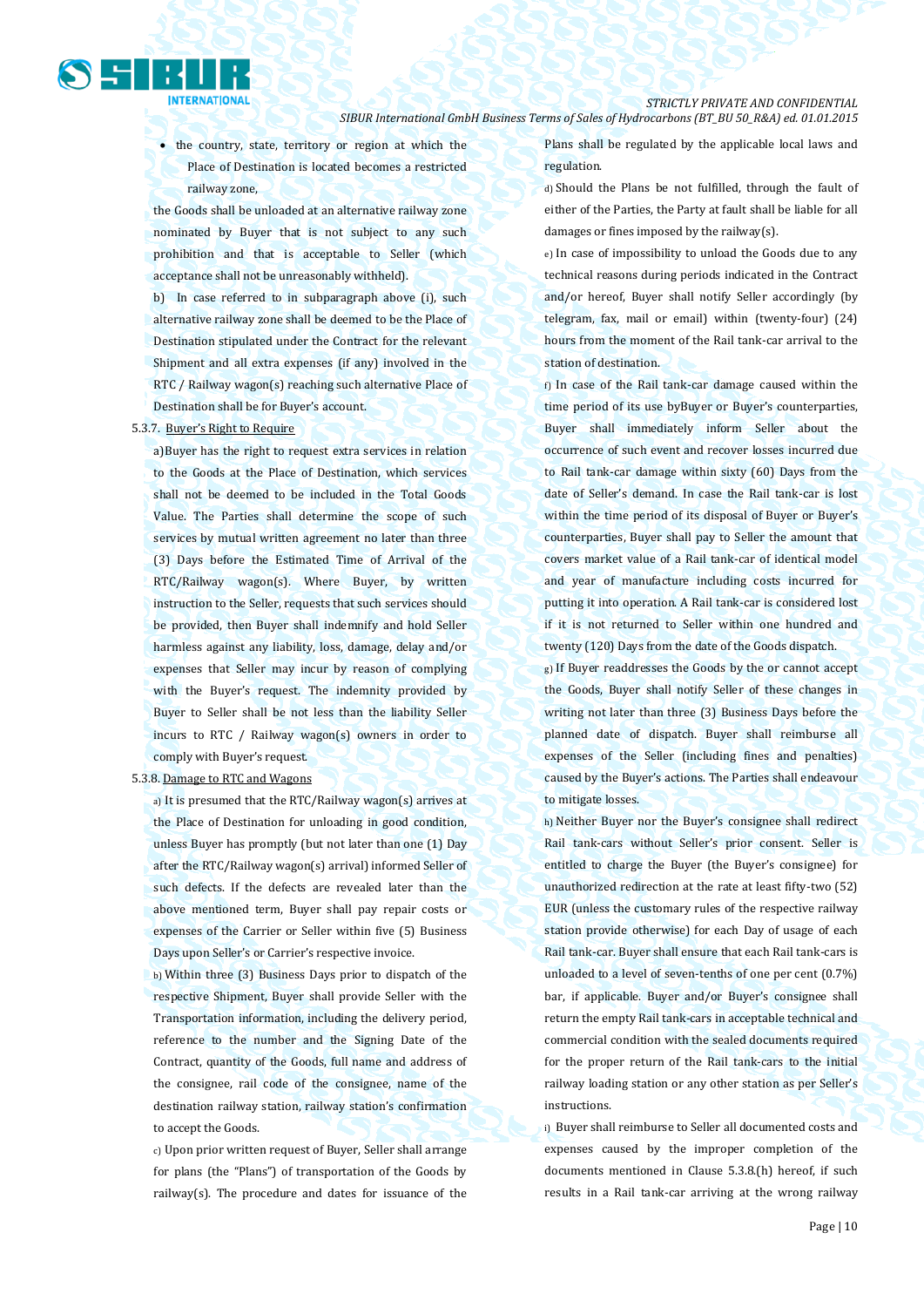

station. Ifsuch documents for the Rail-tank cars return are completed in accordance with Seller's instructions, Buyer shall not be responsible for their return emptied to the wrong railway station.

j) Seller shall advise its instructions to Buyer for empty Rail tank-carsby written notice not later than the arrival of full Rail tank-cars to the Place of Destination (the date of the Goods' delivery). Otherwise Buyer shall not be held liable for possible costs which may arise due to absence of instructions and/or improper completion of the return Railway bill for return of empty Rail tank-cars.

k) After the Rail tank-car is unloaded, the Buyer shall install plugs at corner and control valves to seal the neck bonnet and fix it by all bolts. The Buyer shall ensure that the bonnet is not removaled of the bonnet from the neck flange is not allowed. The Seller is entitled to charge the Buyer with incurred losses for the plugs at corner and control valves of the Rail tank-car not being installed at the place of unloading.

# 5.4**. Special Conditions of transportation by Truck(s)**  *This Section 5.4. shall be applied when the Contract specifies delivery by* **Truck(s)***).*

- 5.4.1 Where Seller expressly or impliedly provides the Buyer with a range of dates of dispatch of the Goods within the Shipment period or arrival of Truck(s) loaded with the Goods, dispatch of the Goods may be performed on any of the dates so provided.
- 5.4.2 No later than one (1) Day after dispatch of the Goods by Truck(s) Seller shall provide Buyer by e-mail or facsimile with all information necessary for unloading of the Goods:
	- (a) Contract reference number;
	- (b) CMR consignment note or TIR reference number(s);
	- (c) Truck identification number(s);
	- (d) description of the Goods and their CMR consignment note or TIR quantity;
	- (e) Estimated Time of Arrival of Truck(s); and

(f) number of issued CMR consignment notes or TIR.

- 5.4.3. Seller has the right to substitute any Truck(s) identified under clause 5.4.2(c) and provide Buyer with new information not later than two (2) Days before the Estimated Time of Arrival of the Truck(s). Such substitution shall always be subject to the requirements that Truck(s) sof a similar size be provided and that the quantity to be loaded shall not, without prior written Consent of the Buyer, differ by more than five per cent. (5%) from the quantity specified in the Contract.
- 5.4.4. Buyer may at its own discretion provide the Seller with written instructions for unloading of the Goods by Buyer.

In case such information is provided, Seller may undertake to cause his Carrier or his representatives / employees to follow such instructions to the extent practicable; provided that Seller shall be under no obligation to provide such assistance.

5.4.5. Buyer warrants that the Place of Destination shall be safe and well suited for delivery of the Goods. Buyer shall be liable for and shall indemnify Seller of any losses or damage, including but not limited to any liability for damage to Truck(s), surroundings, environment and people, additional costs or expenses arising out of and/or in relation to any failure of Buyer to nominate a safe Place of Destination.

- 5.4.6. Buyer shall have a representative on-time and present at the Place of Destination at the Delivery Date for unloading of the Goods, but the presence of such a representative shall not be a requirement for Seller's delivery of Goods under the Contract.
- 5.4.7. Truck transportation agreement conditions

a) Seller may arrange transportation of the Goods in accordance with the Truck transportation agreement(s) executed by and between Seller and the Carrier. Without prejudice to the generality of the foregoing, for the purposes of the Contract such agreement shall be deemed to provide that if:

> i. importation of the Goods at the Place of Destination is prohibited under the laws of the country in which such Goods were produced, or by regulations, rules, directives or guidelines applied by the government of that country or any relevant agency thereof; and/or

ii. the country, state, territory or region at which the Place of Destination is located becomes a restricted zone,

the Goods shall be unloaded at an alternative location nominated by Buyer that is not subject to any such prohibition and that is accepted by Seller (which acceptance shall not be unreasonably withheld).

b) The alternative Place of Destination referred to in subsection (i) above shall be deemed to be the Place of Destination stipulated under the Contract for the respective Shipment and Buyer shall pay all extra expenses (if any) involved in the Truck's reaching such alternative Place of Destination.

5.4.8. Buyer's right to require

Buyer may request, by written instruction to the Seller, extra services in relation to the Goods at the Place of Destination which shall be included in the Total Goods Value. Such services, if any, shall be rendered under a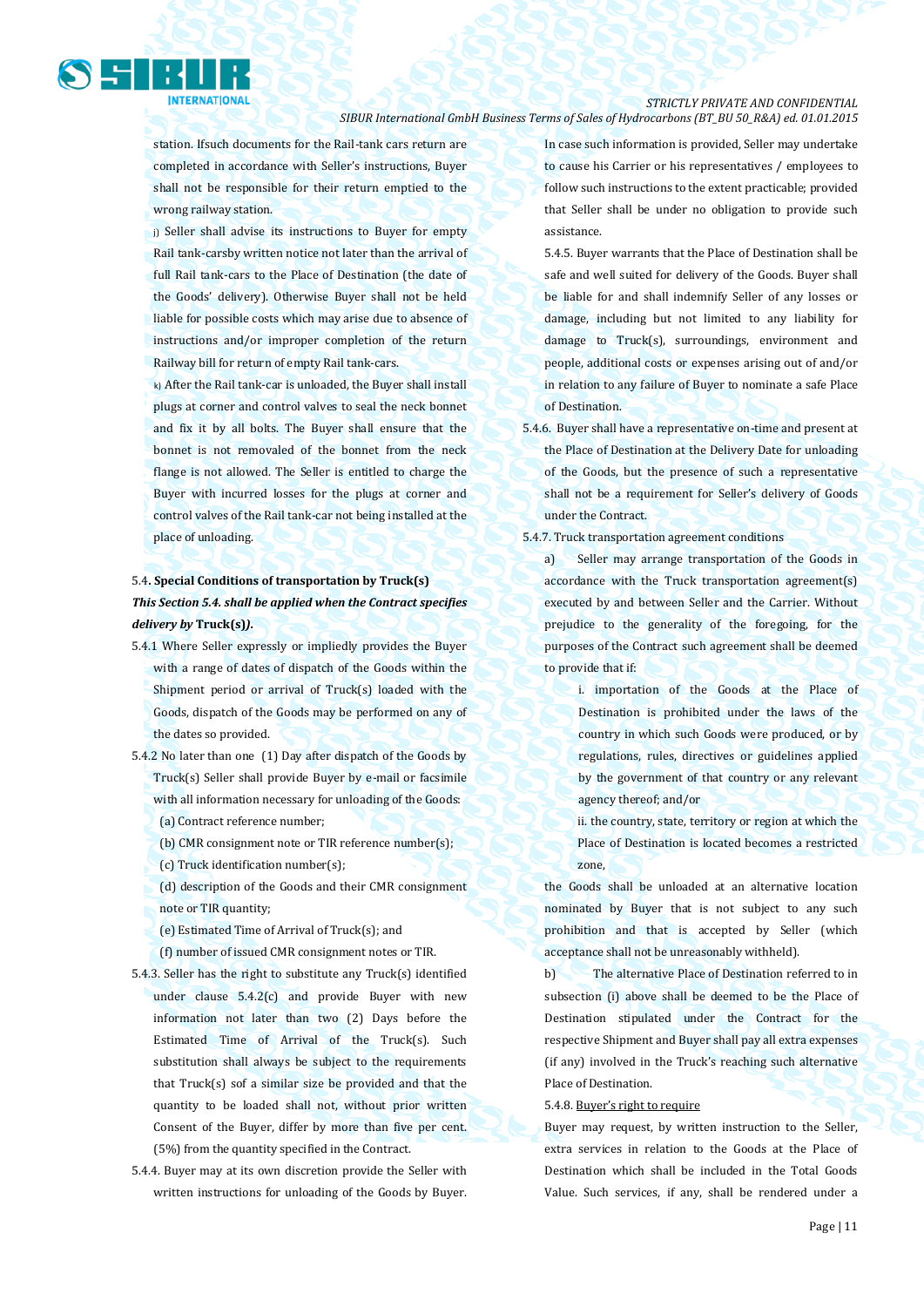

written agreement entered into no later than three (3) Days before the Estimated Time of Arrival of the Truck(s). Where Buyer requests such services, Buyer shall indemnify Seller and hold it harmless against any liability, loss, damage, delay or expenses that Seller may sustain by reason of complying with Buyer's request. Buyer's indemnification of Seller shall be no less than the liability of Seller to the Truck owner in connection with Buyer's request.

## **PARAGRAPH VI SHIPMENT PERIOD**

- 6.1. The Shipment Date shall be specified in the Transport Document..
- 6.2. (i) If the Parties agree that the Shipment period shall be any month of a year without indication of the dates, and

(ii) if within ten (10) Days prior to the last Day of such month the dates of dispatch are not agreed by the Parties,

Seller shall be entitled not to deliver the respective Shipment and/or sell such Shipment to any Third party and shall not be liable to Buyer for such non-delivery or for any losses and expenses incurred by Buyer. If Seller decides to sell the respective Shipment to any Third party Buyer shall reimburse to Seller all expenses arising out and/or in connection with such sales.

#### 6.3. **Transportation information**

- a) If the Goods' transportation is arranged by Seller, Buyer shall submit to Seller the Transportation information required for the transportation and delivery of the Goods via facsimile, or by other means agreed upon by the Parties at least five (5) Business Days before the first Day of laytime of each Shipment.
- b) The Transportation information shall include:
	- all instructions regarding customary documentation which may be required at the Place of Destination;
	- the identity of the Terminal(s) at the Place of Destination, with instructions to enable the Carrier to prepare and submit necessary information to the customs or border authorities; and
	- any other documents requested by Seller.
- c) Should Buyer fail to timely submit the Transportation information, Seller may at its sole discretion elect to extend the time for delivery of the Goods which, if so extended, will not constitute a waiver of the Buyer's breach of the Contract.
- d) Seller shall send to Buyer the details of the dispatched Shipment via e-mail, facsimile or by other means agreed upon by the Parties within five (5) Business Days after dispatch of the Goods.
- e) Any delays in loading the Goods at the Place of Shipment (including where Seller is entitled to delay delivery of the Goods) or in unloading the Goods at the Place of Destination caused by Buyer's failure to provide any necessary Transportation information, or as a result of omissions or inaccuracies in the Transportation information provided, will be for the Buyer's account. Buyer shall indemnify Seller for all costs, losses and damages, including, but not limited to, demurrage and/or detention incurred by Seller as a result thereof.

# **PARAGRAPH VII LAYTIME**

- 7.1. The time allowed to Buyer for the loading or unloading of the Goods deliverable under the Contract shall be as set out in the Contract.
- 7.2. Sundays and Holidays shall be included, unless unloading on the Sunday or Holiday in question is prohibited by Law or regulation or custom at the unloading Terminal and/or unloading railway zone.

7.3. **LAYTIME - delivery by railway (RTC/Railway wagon(s))**

# *This Section 7.3 shall apply to Contract specifying delivery by railway (RTC/Railway wagon(s)).*

- a) If the amount of permitted laytime is not set out in the Contract, laytime shall be twenty four (24) hours, unless otherwise expressly mutually agreed by the Parties in writing.
- b) Laytime shall commence one (1) Day after the relevant train has arrived at the Place of Destination, unless otherwise expressly mutually agreed by the Parties in writing. For the purpose of calculating of the unloading time, unloading shall be deemed to have been completed upon removal of last item of the Goods from the last RTC/Railway wagon(s).
- c) The train will be deemed to have arrived according to the schedule (the exact time of arrival, when required, can be evidenced from the records of the relevant railway station). If the train has not released the railway track within the laytime period or promptly thereafter through no fault of the Seller (e.g. if the Buyer is to unload the Goods and has failed to unload them when due) and this resulted in additional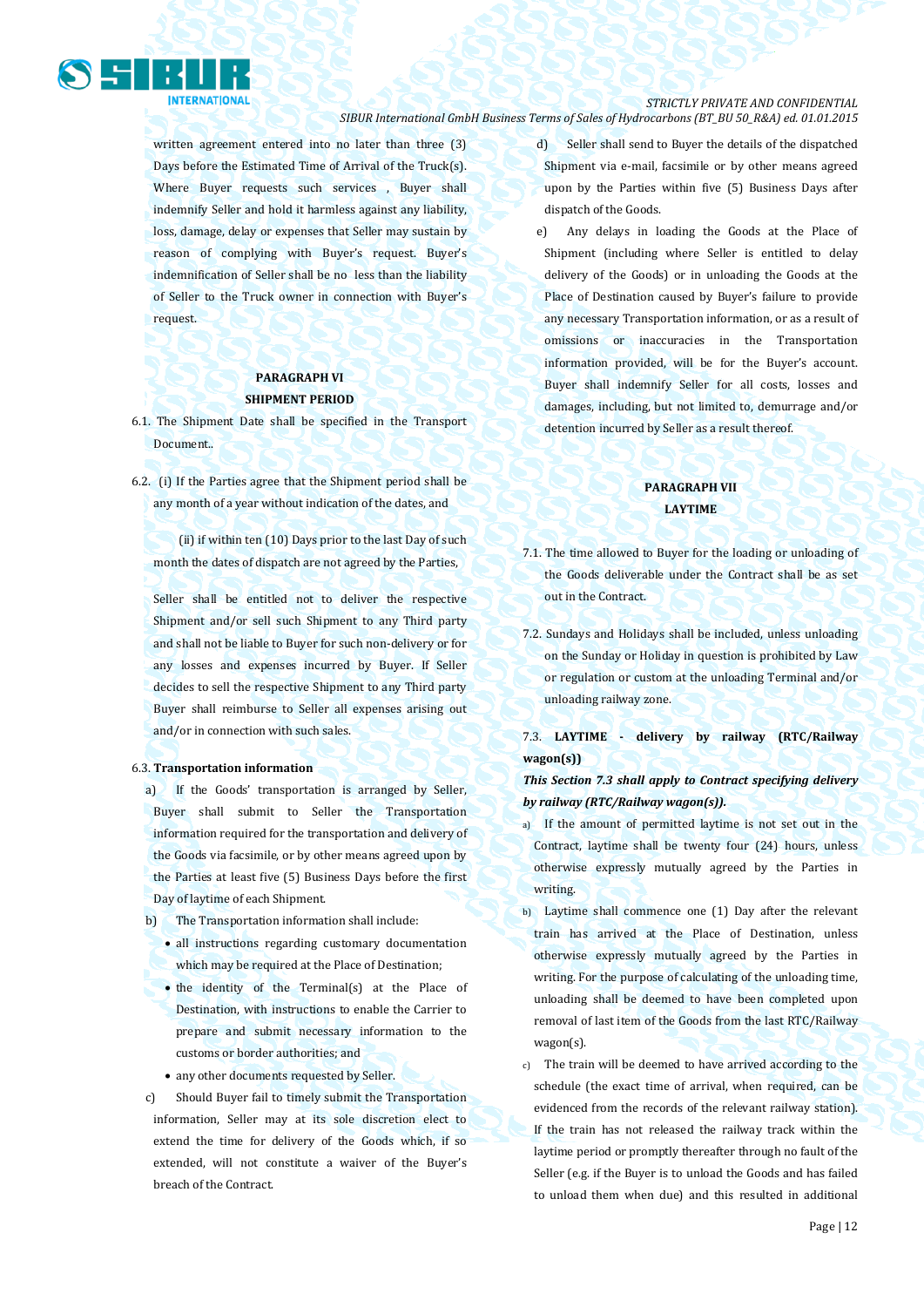

# *STRICTLY PRIVATE AND CONFIDENTIAL*

*SIBUR International GmbH Business Terms of Sales of Hydrocarbons (BT\_BU 50\_R&A) ed. 01.01.2015*

costs, expenses or losses of the Seller, then the Buyer shall reimburse to the Seller all such costs, expenses and/or losses within 5 (five) Business Days after the relevant demand of the Seller

# 7.4 **LAYTIME – delivery by road (Truck(s))** *This Section 6.4. shall be applied when the Contract specifies delivery by road (Auto Truck(s)).*

- a) If the amount of laytime permitted is not set out in the Contract, laytime shall be six (6) hours, unless otherwise expressly mutually agreed by the Parties in writing.
- b) Laytime shall commence three (3) hours after the relevant Auto Truck(s) has arrived to the Place of Destination, unless otherwise expressly mutually agreed by the Parties in writing. For the purpose of calculating of the unloading time, unloading shall be deemed to have been completed upon removal of last item of the Goods from the last Truck(s).
- c) The Truck will be deemed to have arrived as of the time when the Carrier gives notice of such. Buyer may not refuse to certify receipt of such notice and the time of arrival shall be determined according to the Carrier's records. Buyer shall pay in full any expenses and costs of Carrier and/or Seller related to Buyer's refusal to certify any such notice.

## **PARAGRAPH VIII DEMURRAGE**

- 8.1. If the Goods are not loaded or unloaded (whichever is applicable) by the Party required to load or unload the Goods (whichever is applicable) within the time allowed in accordance with the laytime provisions hereof and/or the Contract, such Party shall pay to the other Party demurrage in respect of the excess time at the rate set out in the Contract.
- 8.2. Unless the Contract provides otherwise , no Force Majeure Event shall affect the running of laytime or vary or excuse the obligation to pay demurrage. The Party required to load or unload (as the case may be) the Goods shall indemnify the other Party for all demurrage costs resulting from delay in loading or unloading of the Goods by the Party required to load or unload the Goods.
- 8.3. Where no demurrage rate has been provided in the Contract, the demurrage rate for delivery by railway (RTC/Railway wagon(s)) shall be fifty two (52) EUR per each RTC/Railway wagon(s)) (as may be amended from time to time) or for delivery by railway (RTC/Railway wagon(s)) and road ( $Truck(s)$ ) as set out in the relevant agreement

with the Carrier or, if the agreement does not specify a demurrage rate, as per the market rate for the applicable means of Transport on the date of the completion of loading/unloading as shall be assessed by a mutually agreed independent broker. In the event that the Parties do not agree on a mutually acceptable broker, then each Party will appoint an independent broker and the two so appointed will appoint a third. The assessment that is the furthest away from the median will be discounted and the applicable demurrage rate will be the average of the two remaining assessments.

- 8.4. Unless the Contract provides otherwise, demurrage claims must be addressed to the other Party within nine (9) months after the Delivery Date); however, it shall not be considered as time-barred by this Clause. The Parties consider this period reasonable as they agree that customarily carriers make demurrage claimswithin approximately six (6) months after the Delivery Date.
- 8.5. Demurrage claims shall be considered within thirty (30) Days after their receipt by a relevant Party and shall be paid by the relevant Party not later than fourteen (14) Days after receipt of the other Party's invoice. If no substantiated comments have been given within the specified thirty (30) Days period, the claim shall be deemed accepted.

# **PARAGRAPH IX**

## **PRICE**

9.1. The Price for the Goods shall be determined in the **Contract.** 

#### **PARAGRAPH X**

#### **PAYMENT TERMS**

*Unless otherwise specified in this Business Terms general payment terms shall be in accordance with Part III ("GENERAL PAYMENT TERMS") of the General Terms*

**Section 10.1. Prepayment (advance payment)** *This Section 10.1 applies to Contracts specifying Prepayment , unless the Contract provides otherwise*

10.1.1. Buyer shall pay for the Goods as follows:

i. The Buyer shall pay one hundred per cent (100%) of the amounts specified in Seller's proforma invoice in advance of delivery within five (5) Business Days after the date of the invoice but no later than three (3) Business Days prior to the Goods' dispatch by the Manufacturer as indicated in the invoice.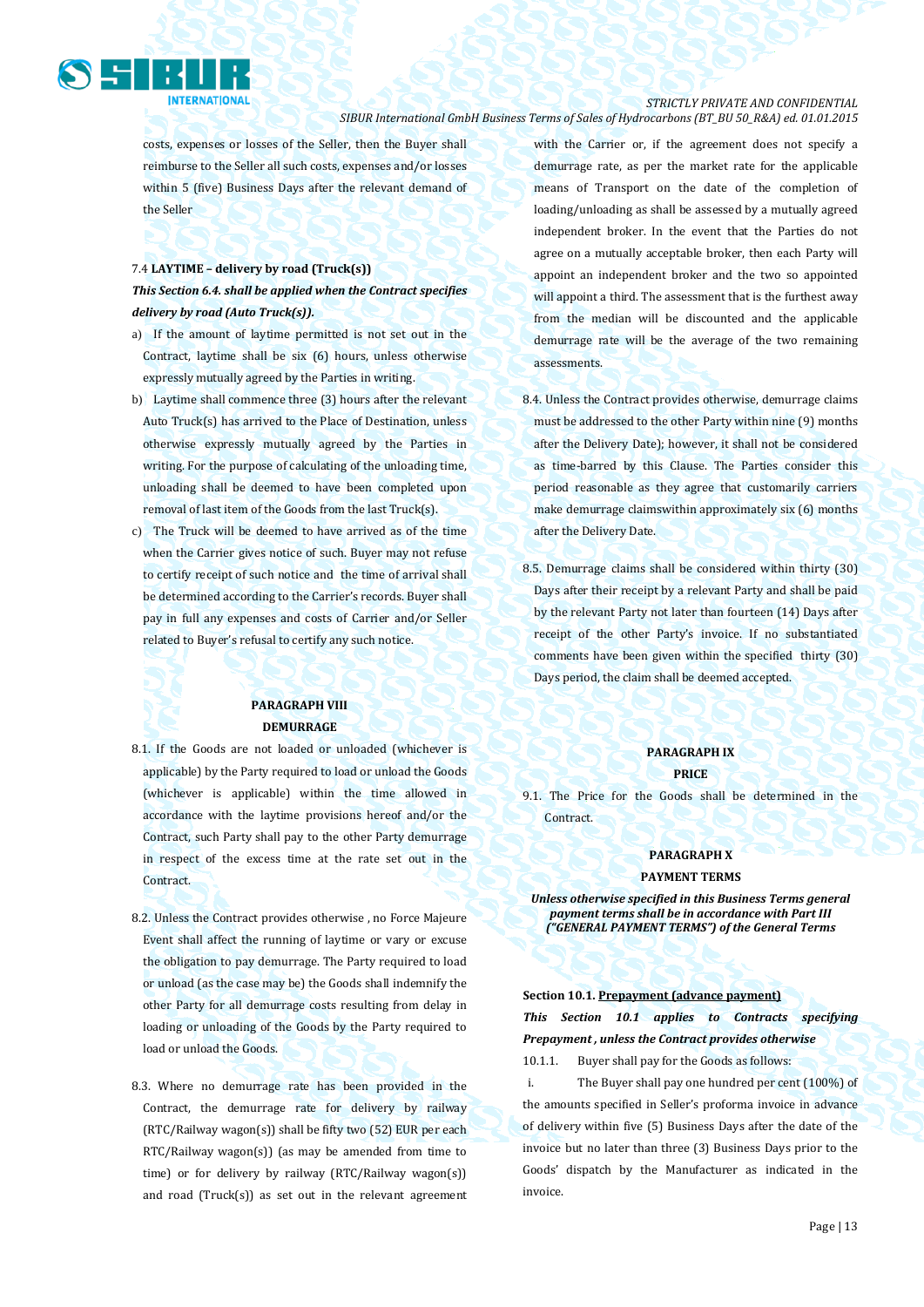

ii. Buyer shall payt by wire transfer and without deduction or setoff into Seller's bank account and Buyer shall indicate the number and the Signing Date of the Contract/Amendment and proforma invoice number in the payment reference .

iii. If the amount paid by Buyer as Prepayment for the Goods is less than the amount due to be paid for the Actual Contract Quantity or the Actual Monthly Quantity (as the case may be) Buyer shall pay the outstanding balance within five (5) Days of Seller's invoice for the balance.

iv. If the amount paid by Buyer as Prepayment for the Goods exceeds the amount due to be paid for the Actual Contract Quantity or the Actual Monthly Quantity (as the case may be) the Parties shall mutually agree whether (i) the difference will be applied to future Shipments, if applicable or (ii) the Seller shall return such difference between the amounts within five (5 ) Business Days of the signing of the Verification Act by the Parties.

#### **Section 10.2. Post payment**

### *This Section 10.2 applies to Contracts specifying Post payment*

10.2.1 Buyer shall pay one hundred per cent (100%) of the amounts specified in Seller's invoice not later than the date specified in the Contract.

10.2.2 Partial payments shall be allowed, subject to subsection10.2.1 above.

#### **Section 10.3. Letter of Credit**

# *This Section 10.3 applies to Contracts specifying Letter of Credit*

10.3.1Issuance of the Letter of Credit. Buyer shall procure issuance of the Letter of Credit within five (5) Business Days from the Signing Date in accordance with these Business Terms and the Contract.

10.3.2Validity period of the Letter of Credit. The validity period for the Letter of Credit shall cover the payment period in the Contract plus thirty (30) Days, provided, however, that the total minimum validity period shall be no less than ninety (90) Days. Buyer shall procure that the validity period of the Letter of Credit shall be extended if a Force Majeure Event extends the payment period under the Contract.

10.3.3Documents

Buyer shall procure that:

(a) the only documents required to be presented by Seller to collect under the Letter of Credit shall be the following:

- i. Seller's invoice (fax or email copy); and
- ii. Transport Document;
- (b) documents prepared in Russian are acceptable; and

(c) minor mistakes and misprints in the documents are acceptable.

### 10,3.4Letter of Credit Conditions

The payment for the Goods shall be effected by Buyer as follows:

i. Buyer shall procure issuance in favour of Seller an irrevocable and divisible Letter of Credit payable at sight in strict accordance with the terms and from a bank and in a form confirmed in writing by Seller but in any case prior to the dispatch of Goods;

ii. Buyer shall provide Seller with the draft of such irrevocable Letter of Credit for Seller's preliminary written approval;

iii. expenses in connection with the opening, amendment and utilisation of the Letter of Credit shall be paid by Buyer; and iv. The Letter of Credit shall be issued in the amount of one hundred and ten per cent (110%) of the Price multiplied by the Shipment quantity of the Goods to be delivered.

#### **Section 10.4. Security of the Buyer's Payment Obligations**

*This Section 10.4 applies to Contracts specifying the Security of the Buyer's payment obligations*

#### 10.4.1 **Stand-by Letter of Credit**

a) Issuance of Stand-by-Letter of Credit. The Buyer shall procure the issuance of a Stand-by Letter of Credit within five (5) Business Days from the Signing Date in accordance with these Business Terms and the Contract.

b) Validity period. The validity period for the Stand-by Letter of Credit shall be ninety (90) Days.

c) Stand-by-Letter of Credit procedure. If Buyer fails to pay one hundred per cent (100%) of the amount specified in Seller's invoice within the time specified in the Contract the Seller may immediately look to the Stand-By Letter of Credit against the presentation by Seller to Seller's bank (as specified in Seller's invoice) of the following documents:

i. Seller's (Beneficiary) letter with the following statements (telex, fax or email acceptable):

• the Seller has delivered the Goods in conformity with the Contract and these Business Terms and the invoice has been sent to the Buyer; and

 payment of Seller's invoice for delivery of the Goods is properly due to the Seller, and such payment has not been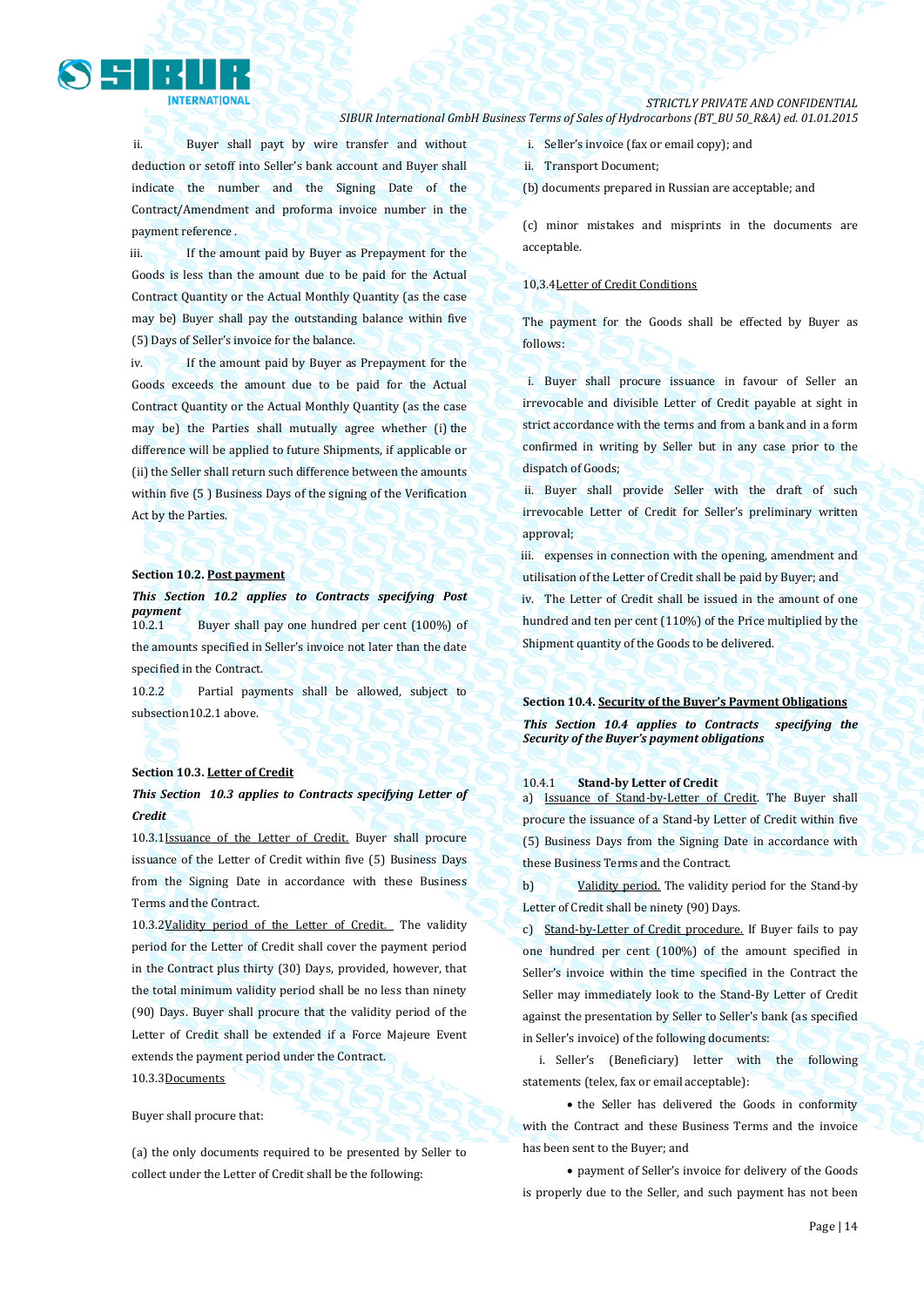

*STRICTLY PRIVATE AND CONFIDENTIAL*

*SIBUR International GmbH Business Terms of Sales of Hydrocarbons (BT\_BU 50\_R&A) ed. 01.01.2015*

made to the Seller by the Buyer within the terms of the Contract;

ii. copy of the Seller's invoice (telex, fax or email acceptable);

iii. Transport Document (telex, fax or email acceptable). d) Stand-by Letter of Credit Conditions. Buyer shall pay for the Goods as follows:

**i.** Buyer shall procure issuance in favour of the Seller an irrevocable Stand-By Letter of Credit payable in accordance with the terms and from a bank and in a form confirmed in writing by Seller but in any case prior to the Goods' dispatch.

**ii.** The Stand-By Letter of Credit shall be issued for the amount of one hundred and ten per cent (110 %) of the Planned Contract Quantity or the Planned Monthly Quantity (as the case may be) and shall be valid for a period specified in the Contract. Buyer shall procure the extension of the validity period of the Stand-by Letter of Credit to the extent that the payment period is extended by a Force Majeure Event.

**iii.** Buyer shall provide Seller with a draft of such Stand-By Letter of Credit for Seller's preliminary written approval.

**iv.** Expenses in connection with the opening, amendment and utilisation of the Stand-By Letter of Credit shall be paid by Buyer.

**v.** Any and all costs, loss or damage incurred by Seller as a result of Buyer's failure to comply with this Section shall be for Buyer's account and Seller shall indemnify Seller and hold it harmless against all such costs, loss and damage.

### 10.4.2 **Parent company guarantee**

Upon Seller's request, Buyer shall provide Seller with, and shall procure delivery to Seller of, Buyer's parent company guarantee securing the performance of all the Buyer's obligations under the Contract (including these Business Terms and the General Terms) in the form at Annex 2 hereto. Such guarantee shall be provided within ten (10) Business Days after Seller's request and shall be in writing, in a form satisfactory to the Seller and issued for the term of the Contract plus six (6) months. If Buyer has no parent company satisfactory to Seller, the guarantee may be issued by an Affiliate(s) or other third party(ies) as agreed with Seller.

Seller is not obliged to deliver the Goods until the requested guarantee is duly furnished and Buyer shall reimburse to Seller upon demand any and all related costs in connection with such delay. If Buyer delays the provision of the guarantee for more than ten(10) Business Days, Seller is entitled to terminate the Contract by written notice to Buyer.

#### 10.4.3 **Bank guarantee**

The Buyer shall provide Seller with an irrevocable and unconditional bank guarantee issued in favour of Seller and securing the performance of all of Buyer's obligations under the Contract. The bank guarantee shall be provided within ten (10) Business Days after the date of signing of the Contract and shall be issued for an amount and by a bank previously confirmed in writing by Seller but in any case prior to the Goods' dispatch. The bank guarantee shall be issued for the term of the Contract plus thirty (30) calendar days and shall be transferred by SWIFT or other interbank communications system via the bank of the Seller. Buyer shall procure issuance of and any amendment to the bank guarantee at its own expense.

Seller is not obliged to supply the Goods until the requested bank guarantee is duly furnished and the Buyer shall pay to Seller any and all related costs in connection with such delay. If the Buyer delays the provision of the bank guarantee for more than ten (10) Business Days, Seller may elect, at its own discretion, either to (di) change the payment terms of the Goods to Prepayment (Section 10.1. hereof), or (ii) suspend the performance of the Contract, or (iii) unilaterally terminate the Contract. Such suspension and/or termination shall not entitle the Buyer to claim for liquidated damages.

#### 10.4.4 **Reinstatement of Guarantee**

If any guarantee, including but not limited to bank guarantee, of a parent company or of any other third party(ies) specified in the subsection 10.4.3. hereof and/or the Letter of Credit, and/or the Stand-by Letter of Credit, which were provided by the Buyer to the Seller in accordance herewith, ("Guarantees") ceases or threatens to cease to be effective and/or valid due to Sanctions, bankruptcy, insolvency, reorganization, liquidation, revocation of a licence or similar proceedings in respect of bank, parent company or any other third party(ies) specified in the subsection 10.4.2. hereof, and/or for any other reason, not related to the Seller, prior to the term herein stipulated, the Buyer shall procure the reissuance ofsuch Guarantee in compliance herewith, promptly but not later than ten (10) Days from the occurrence of any event indicated in this Section. Where Buyer fails to procure reinstatement of any Guarantee within the specified term, Seller is entitled upon written notice to Buyer to suspend performance of all and any obligations hereunder until the new Guarantee is provided, and/or cancel and/or resell or otherwise dispose of the Goods to any third party. Seller shall be not liable for such suspense of the obligation's(s') performance, and/or cancellation, and/or resale and any other disposal of the Goods. Buyer may not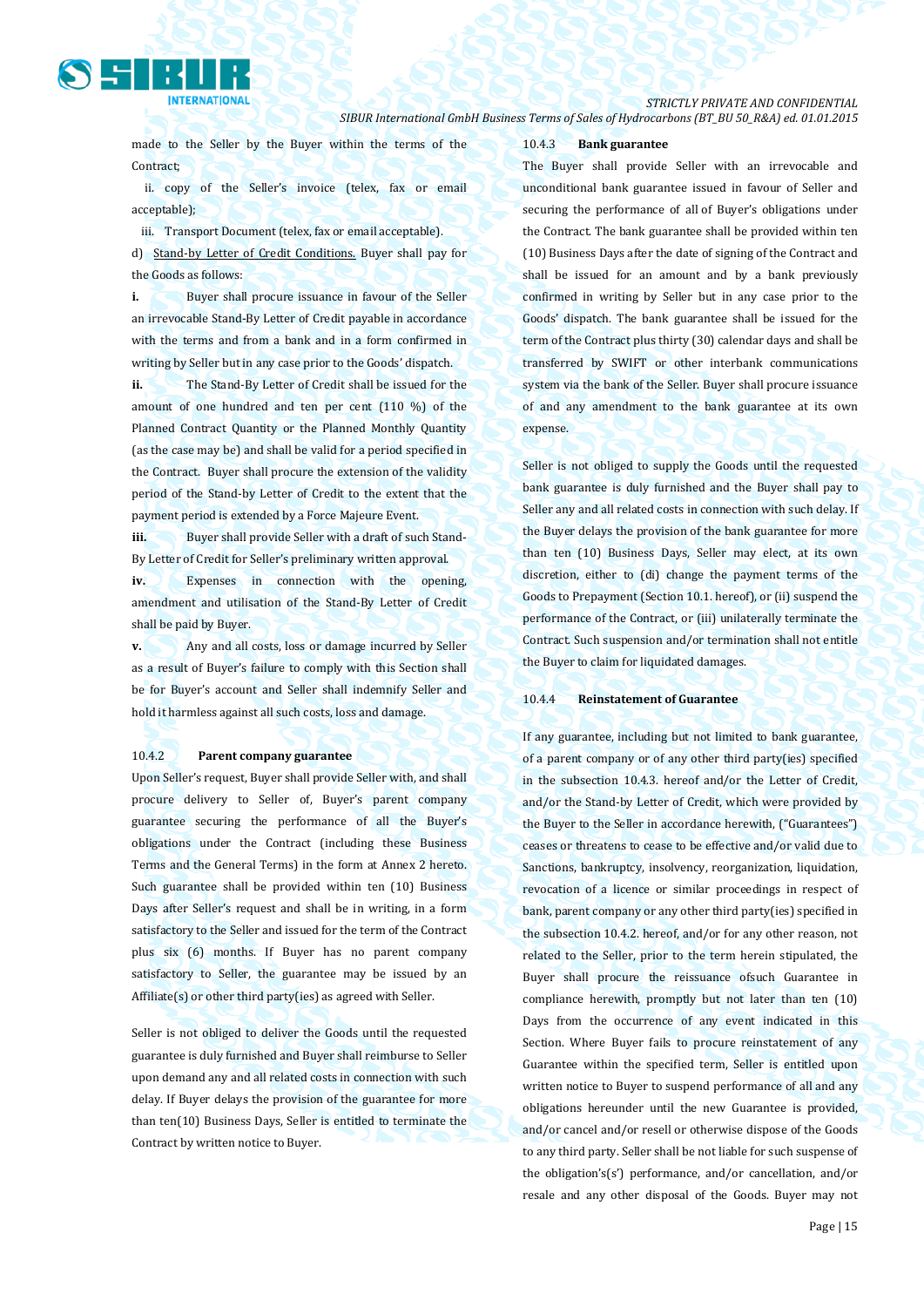

make any claims in connection with such acts of the Seller notwithstanding anything to the contrary herein and in the applicable Law.

In any case the Buyer shall reimburse to the Seller within seven (7) days from receipt of a written demand all and any costs, charges, expenses and losses, including related to storage, transport, resale and disposal of the Goods, demurrage incurred by the Seller in connection with non-performance or improper performance of obligation for the Guarantee's/Guarantees' reissue by the Buyer.

# **PARAGRAPH XI RESPONSIBILITIES OF THE PARTIES**

#### 11.1. **Delivery liquidated damages**

a. For each full Week of delay in Seller's delivery ofs the Goods commencing thirty (30) Days after the latest date within the Shipment period as specified in the Contract, the Buyer shall be entitled to demand liquidated damages from the Seller for such delivery delay in the amount equal to 0.1% (one tenth of one per cent) of the Price for the late delivered Goods per Day, up to a maximum of 10% (ten per cent) of the Price for the late delivered Goods.

b. The Parties acknowledge and agree that in no event shall the Seller be considered to be in breach under the Contract due to any late delivery and the Buyer shall not be entitled to liquidated damages until the Seller is at least more than 30 (thirty) Days late under the terms and conditions specified in the Contract. The Seller shall not be liable to the Buyer in liquidated damages for delay caused by a Force Majeure Event, failure or default on the part of the Buyer, or where the Seller is entitled to delay delivery pursuant to the terms of the Contract.

c. The Parties acknowledge and agree that in no event shall the Seller be considered to be in breach under the Contract due to any late delivery or non-delivery of the Goods and the Buyer shall not be entitled to claim any losses, or liquidated damages, or any other claims in case of the planned Manufacture production capacity repair; provided that the Seller shall notify the Buyer of such repair not later than one week prior to the month when the repair is planned. The Parties acknowledge and agree that Seller's notification of the repair is enough and sufficient evidence and confirmation of the planned repair.

d. THE LIQUIDATED DAMAGES SET FORTH HEREUNDER TOGETHER WITH THE RIGHT OF TERMINATION SET OUT IN SECTION 12.3. HEREOF SHALL BE THE BUYER'S SOLE AND EXCLUSIVE REMEDIES FOR ANY LATE DELIVERY OF ANY GOODS OR PART THEREOF AND THE SELLER SHALL HAVE NO FURTHER LIABILITY WHATSOEVER, WHETHER IN CONTRACT, TORT (INCLUDING NEGLIGENCE OR STRICT LIABILITY).

11.2. **Interest for late payment.** In case the Buyer fails to comply with the terms of the payment set out in the Contract the Buyer shall pay to the Seller interest at the lesser of (i) one month LIBOR plus 4% (four per cent) per annum of the outstanding amount or (ii) the maximum allowed by applicable Law.

11.3. **Suspension.** If the conditions or terms of payment are breached by the Buyer the Seller may, at the Seller's option, either suspend delivery of the Goods to the Buyer or unilaterally terminate the Contract. Such suspension shall not constitute a delay for the purposes of liquidated damages.

11.4. **Late acceptance.** In the event that the Buyer fails or refuses to accept delivery of the Goods or any part thereof pending laytime (i.e. have not commenced the accepting and unloading/loading of the Goods as the case may be; or furnished the Seller with explanation of delay and further instructions as regards the Goods satisfactory for the Seller); provided that such Goods have been delivered in accordance with the terms of the Contract, without prejudice to the Seller's other rights under the Contract or the applicable Law, the Seller is entitled to pass the Goods to a proximate logistic company or keeper at the Buyer's risk and expense of which the Buyer shall be notified within reasonable time. The Seller is entitled to exercise its right hereunder irrespective of whether the title to the Goods has passed to the Buyer under the Contract or not. The quantities of the Goods passed confirmed by such a logistic company or keeper shall be deemed as due confirmation of the quantities of the Goods delivered by the Seller; the term for quality claims for the Goods specified in Section 2.8. hereof shall commence as of the expiration of the laytime. The Seller shall be entitled to claim without limitation all and any transport and/or insurance cancellation costs, storage costs, additional transport costs, customs duties, demurrage and other similar or related costs and all expenses arising out of or in connection with such late acceptance from the Buyer till the moment when the Goods are taken by the Buyer.

11.5. **The Seller's disposal rights.** In the event that the Buyer (or the Buyer's authorized representative, or the Buyer's Carrier, etc.) fails or refuses to accept delivery of the Goods or any part thereof within 5 (five) Days of the due date mutually agreed by the Parties, entirely without prejudice to the Seller's other rights under the Contract or the applicable Law, the Seller shall at its sole discretion be entitled to sell the quantity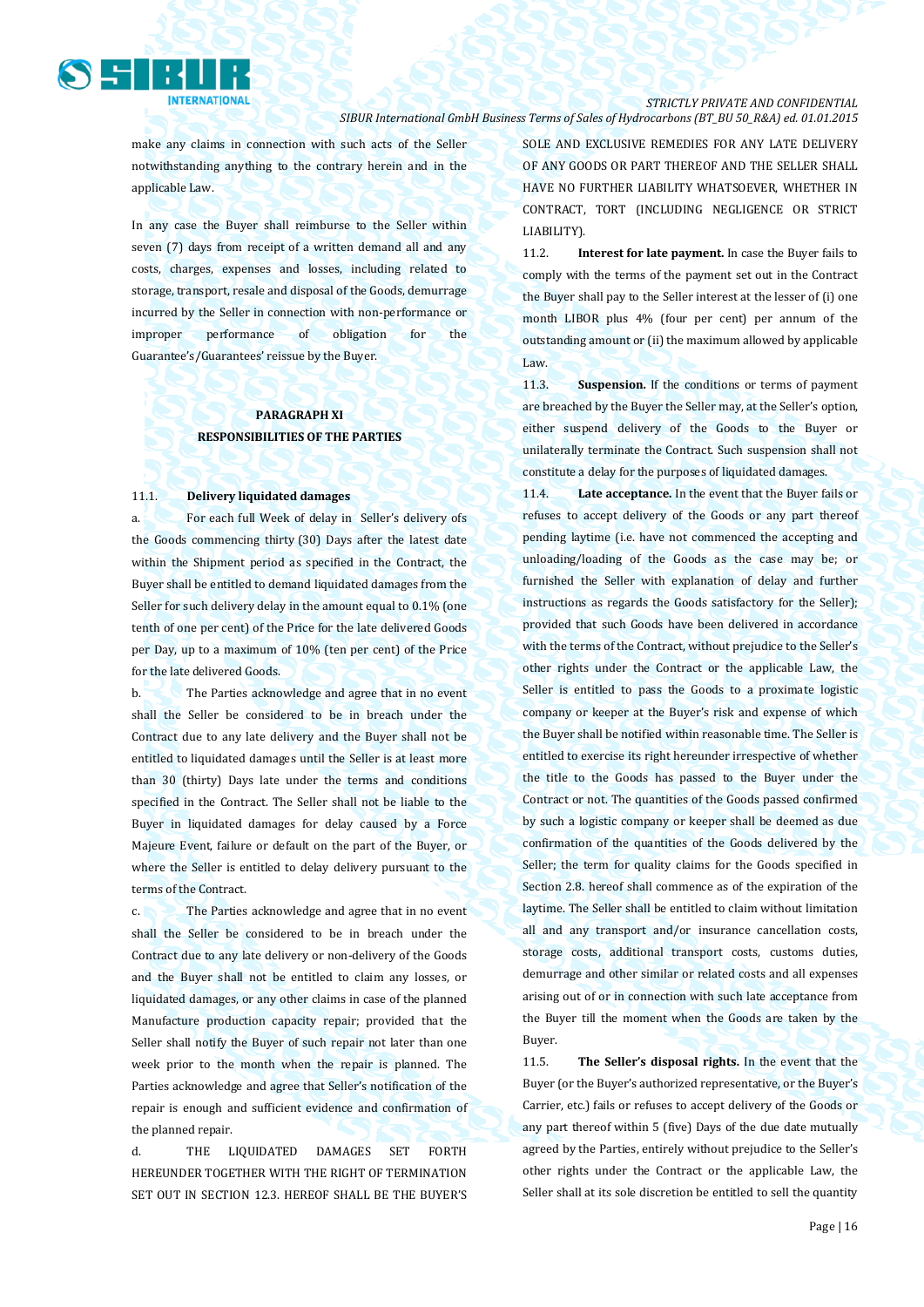

of the Goods which were not taken by the Buyer. The Seller is entitled to exercise its right hereunder irrespective of whether the title to the Goods has passed to the Buyer under the Contract or not. The Seller is also entitled either (i) to demand the Buyer to reimburse all Seller's costs of sale including, without limitation, storage costs, additional transport costs, customs duties, and other similar or related reasonable costs and expenses together with any difference in the price obtained for the Goods when compared to the Price of the Goods set out in the Contract; or (ii) to deduct the amount of the received advance payment (applicable to the prepayment) for the damages incurred by the Seller as a result of such refusal; after calculating the damages the remaining part of the advance payment shall be either returned to the Buyer or offset against further Shipments.

### 11.6. **Limitation of liabilities**

a. UNDER NO CIRCUMSTANCES SHALL EITHER PARTY BE LIABLE WHETHER IN THE CONTRACT, IN TORT (INCLUDING GROSS NEGLIGENCE), UNDER ANY WARRANTY OR OTHERWISE, FOR ANY INDIRECT, SPECIAL, INCIDENTAL OR CONSEQUENTIAL DAMAGES OR FOR EXEMPLARY OR PUNITIVE LOSSES OR DAMAGES, OR ANY LOSS OF PROFITS (SAVE IN RELATION TO SELLER'S LOSS OF PROFIT ARISING FROM THE BUYER'S FAILURE OR REFUSAL TO TAKE OR ACCEPT DELIVERY OF THE GOODS OR ANY PART THEREOF CONTRARY TO THE TERMS OF THE CONTRACT) OR REVENUES, OR ANY COST OF LABOR, RESULTING FROM OR ARISING OUT OF OR IN CONNECTION WITH THE GOODS OR SELLER'S PERFORMANCE UNDER, OR BREACH OF, THE CONTRACT, EVEN IF THE PARTIES HAVE BEEN ADVISED OF THE POSSIBILITY OF SUCH DAMAGES. EACH PARTY SHALL UNDERTAKE ITS BEST EFFORTS TO MITIGATE ITS LOSSES.

b. FOR THE AVOIDANCE OF DOUBT, EITHER PARTY MAY SEEK TO RECOVER FROM THE DEFAULTING PARTY ANY ACTUAL DIRECT DAMAGES INCURRED AS A RESULT OF THE DEFAULTING PARTY'S BREACH OF CONTRACT (INCLUDING, BUT NOT LIMITED TO, REASONABLE ATTORNEYS' FEES AND COSTS); PROVIDED, HOWEVER, THAT NOTWITHSTANDING ANYTHING CONTAINED HEREIN, TO THE FULL EXTENT PERMITTED BY APPLICABLE LAW, IN NO EVENT SHALL THE SELLER'S LIABILITY IN CONNECTION WITH THE GOODS OR THE CONTRACT EXCEED THE TOTAL GOODS VALUE (INCLUDING, BUT NOT LIMITED TO TRANSPORTATION COSTS, STORAGE COSTS, ETC.) PAID TO THE SELLER BY THE BUYER FOR THE GOODS.

c. UNDER NO CIRCUMSTANCES SHALL THE SELLER BE LIABLE FOR THE BUYER'S LOSS OF PROFIT, NON RECEIPT OF REVENUE, BUSINESS INTERRUPTIONS, THE SUSPENSION

OF COMMERCIAL ACTIVITIES, OR FOR ANY INDIRECT LOSS IRRESPECTIVE OF ITS CHARACTER AND REASON.

d. BOTH PARTIES ACKNOWLEDGE AND AGREE THAT THE EXCLUSIVE REMEDIES AND LIMITATIONS OF LIABILITIES SET FORTH HEREIN WERE BARGAINED FOR ON AN EQUAL FOOTING AND ARE CONDITIONS OF THE **CONTRACT** 

e. NOTHING IN THE CONTRACT SHALL LIMIT OR EXCLUDE THE LIABILITY OF EITHER PARTY FOR DEATH OR PERSONAL INJURY RESULTING FROM ITS NEGLIGENCE OR FOR FRAUDULENT MISREPRESENTATION.

f. Adverse Weather. The Parties shall not be liable for delay caused by adverse weather. Notwithstanding the customary rules at the Place of Destination the Parties agree to evenly split losses caused by the adverse weather conditions and beyond the insurance coverage or other compensation from third parties.

## **PARAGRAPH XII DURATION**

12.1. The Contract shall come into effect on the Signing Date and, subject to observance of Sections 12.2-.12.3. hereof shall continue in force until all obligations have been fulfilled (unless earlier terminated hereunder or the Parties agreed otherwise in writing) and in the part of payments – until such time that same are made in full.

12.2. **Buyer's default** 

a) The Seller may, at its sole discretion and in addition to any other legal remedies it may have, upon giving written notice to the Buyer suspend all deliveries under the Contract and/or unilaterally terminate the Contract where:

i. the Buyer is in breach of any condition of the Contract;

ii. delivery or unloading of the Goods is delayed due to any cause(s) attributable to the Buyer and such delay is not excused by any other provision of the Contract;

iii. loading or unloading of the Goods is delayed by more than 10 (ten) hours after the NOR has been tendered due to reasons attributable to the Buyer;

iv. the Buyer or its parent company commences, or becomes the subject of, any bankruptcy, insolvency, reorganization, administration, liquidation or similar proceeding or is in the Seller's reasonable opinion expected to be unable or unwilling to pay its debts as the same become due;

v. the Buyer or its parent company ceases or threatens to cease to function as a going concern or conduct its operations in the normal course of business;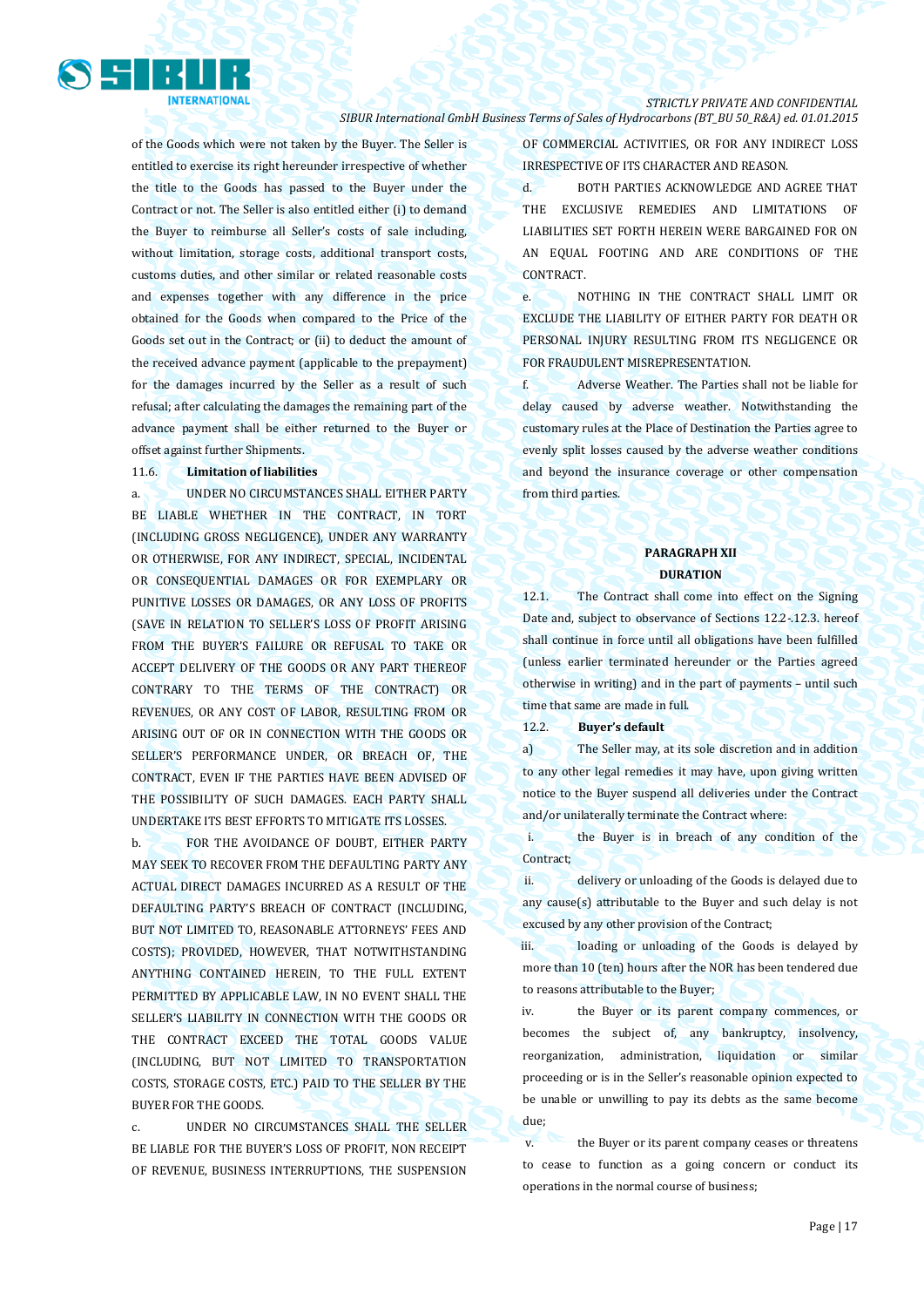

vi. a creditor attaches or takes possession of all or a substantial part of the assets of the Buyer or its parent company; or

vii. if applicable, the Buyer delays the provision of the parent company guarantee or other security of its obligations as provided in the Contract for more than 10 (ten) Business Days.

b) Where the Seller suspends delivery of the Goods due to any of the events referred to under the Section 12.2. a) hereof, the Seller may, so long as such event is continuing, at any time unilaterally terminate the entire Contract.

c) Where, pursuant to the provisions of Section 12.2. hereof, the Seller, under the Contract providing for multiple Shipments, temporarily suspends the delivery of the Shipment and then decides to resume delivery of the Shipments under the Contract, the Seller may cancel the suspended delivery of Shipment and shall be under no obligation to make up for any quantity of the Goods that would have been delivered to the Buyer but for such suspension.

d) Where the Contract provides for multiple Shipments then the rights given to the Seller in the Section 12.2. hereof, apply to all such Shipments where the Seller is allowed to terminate in respect of one Shipment, then it is entitled to terminate all the remaining Shipments.

e) Any termination of the Contract by the Seller shall be without prejudice to the rights and obligations of each Party as accrued on the date of termination.

12.3. **Seller's default**

a) The Buyer may at its sole discretion, and in addition to any other legal remedies it may have, upon giving notice to the Seller terminate the Contract, where the Seller, for any reason whatsoever, is in a material breach of any conditions of the Contract.

b) In relation to multiple Shipments under the Contract, the Buyer's right to terminate under this Section 12.3. hereof or otherwise, only applies to the Shipment in respect of which the Seller is in breach and not to future Shipments.

c) Any termination of the Contract by the Buyer shall be without prejudice to the rights and obligations of each Party as accrued at the date of termination.

12.4. In the event of termination of the Contract by either Party pursuant to the provisions of Section 12.2. or Section 12.3. hereof then, save where the Buyer has terminated only part of a multiple Shipments under the Contract, and in addition to any direct losses arising from the default or breach, the Party so terminating shall be entitled to claim damages from the Party in default as if the Party in default had failed to deliver or failed to accept, as the case may be, such quantity of the Goods as remained to be delivered under the Contract at the date of termination.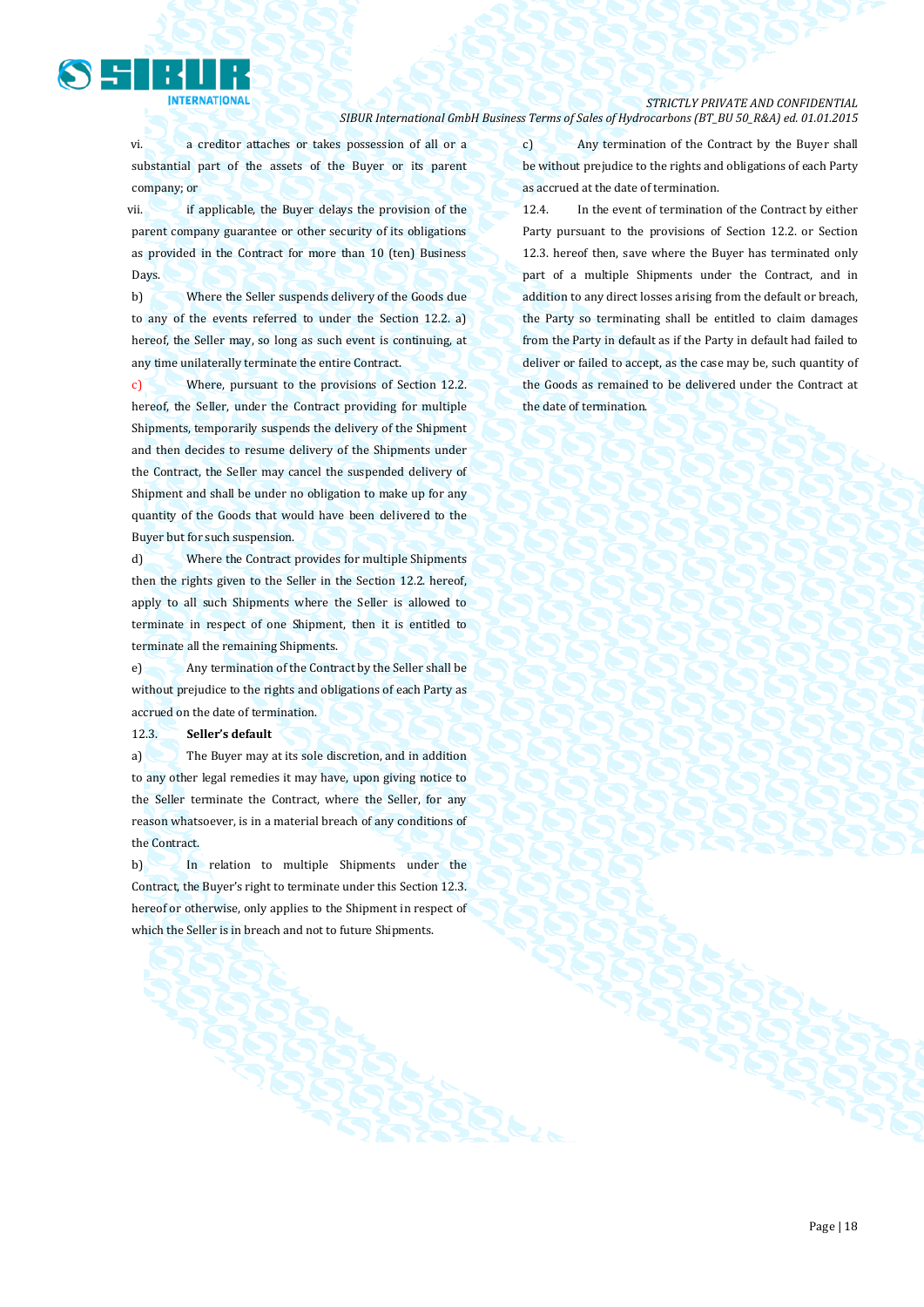

# *ANNEX 1*

# *CONTRACT (TEMPLATE)*

| <b>The Buyer</b>                                                                                                 | <b>The Seller</b>                                                                                                |
|------------------------------------------------------------------------------------------------------------------|------------------------------------------------------------------------------------------------------------------|
| [insert the name of the company], a company organized and<br>existing under the law of [insert the country name] | [insert the name of the company], a company organized and<br>existing under the law of [insert the country name] |
| with its registered legal address at [insert the address]                                                        | with its registered legal address at [insert the address]                                                        |
| represented by [insert the authorized person of the company]                                                     | represented by [insert the authorized person of the company]                                                     |
| acting on the basis of [insert]                                                                                  | acting on the basis of [insert]                                                                                  |
| Attn. to:                                                                                                        | Attn. to:                                                                                                        |
| Tel.                                                                                                             | Tel.                                                                                                             |
| FAX:                                                                                                             | FAX:                                                                                                             |
| E-MAIL:                                                                                                          | $E-MAIL:$                                                                                                        |

# **CONTRACT № [insert the number]**

| <b>Signing</b><br>Place: [insert the place] | <b>Date</b>        |                      | [insert                                | document                            |                                         | date]:                  |
|---------------------------------------------|--------------------|----------------------|----------------------------------------|-------------------------------------|-----------------------------------------|-------------------------|
| I. GOODS                                    | <b>II. QUALITY</b> | <b>III. QUANTITY</b> | <b>DELIVERY</b><br>IV.<br><b>BASIS</b> | <b>V.TRANSPORTATION</b>             | VI.<br><b>SHIPMENT</b><br><b>PERIOD</b> | <b>VII. LAYTIME</b>     |
|                                             |                    |                      |                                        |                                     |                                         |                         |
| VIII.<br>DEMURRAGE                          | IX. PRICE          | X. PAYMENT TERMS     |                                        | XI. RESPONSIBILITIES OF THE PARTIES |                                         | XII.<br><b>DURATION</b> |
|                                             |                    |                      |                                        |                                     |                                         |                         |
|                                             |                    |                      |                                        |                                     |                                         |                         |

| <b>BUSINESS TERMS</b> |                                                                                                                                                                                                                                                                                                |                                                                                                                                                                                                                                           |  |  |  |
|-----------------------|------------------------------------------------------------------------------------------------------------------------------------------------------------------------------------------------------------------------------------------------------------------------------------------------|-------------------------------------------------------------------------------------------------------------------------------------------------------------------------------------------------------------------------------------------|--|--|--|
| 1.                    | int.com.                                                                                                                                                                                                                                                                                       | This Contract is intended to be accompanied and supplemented by Business Terms [insert the number/name of the<br>Business Terms] of SIBUR International GmbH ("Business Terms") which shall be accessed via the following link www.sibur- |  |  |  |
| $\overline{2}$ .      | It is expressly agreed and acknowledged by the Buyer that the Business Terms are the integral part hereof and considered<br>incorporated into this Contract.                                                                                                                                   |                                                                                                                                                                                                                                           |  |  |  |
| 3.                    | THE BUYER HEREBY EXPRESSLY ACKNOWLEDGES AND CONFIRMS THAT THE BUSINESS TERMS WERE READ VERY<br>CAREFULLY, ACCURATELY AND PRECISELY AS THEY INCLUDE CERTAIN EXCLUSIONS, INCLUDING BUT NOT LIMITED TO,<br>LIMITATIONS OF LIABILITY CONDITIONS, ARBITRATION AGREEMENT AND CONFIRMATION PROCEDURE. |                                                                                                                                                                                                                                           |  |  |  |
| 4.                    | conditions of the Business Terms, the terms and conditions of this Contract shall prevail.                                                                                                                                                                                                     | If there is any conflict, ambiguity or inconsistency between the terms and conditions of this Contract and the terms and                                                                                                                  |  |  |  |
| The Buyer:            |                                                                                                                                                                                                                                                                                                | The Seller:                                                                                                                                                                                                                               |  |  |  |
|                       |                                                                                                                                                                                                                                                                                                |                                                                                                                                                                                                                                           |  |  |  |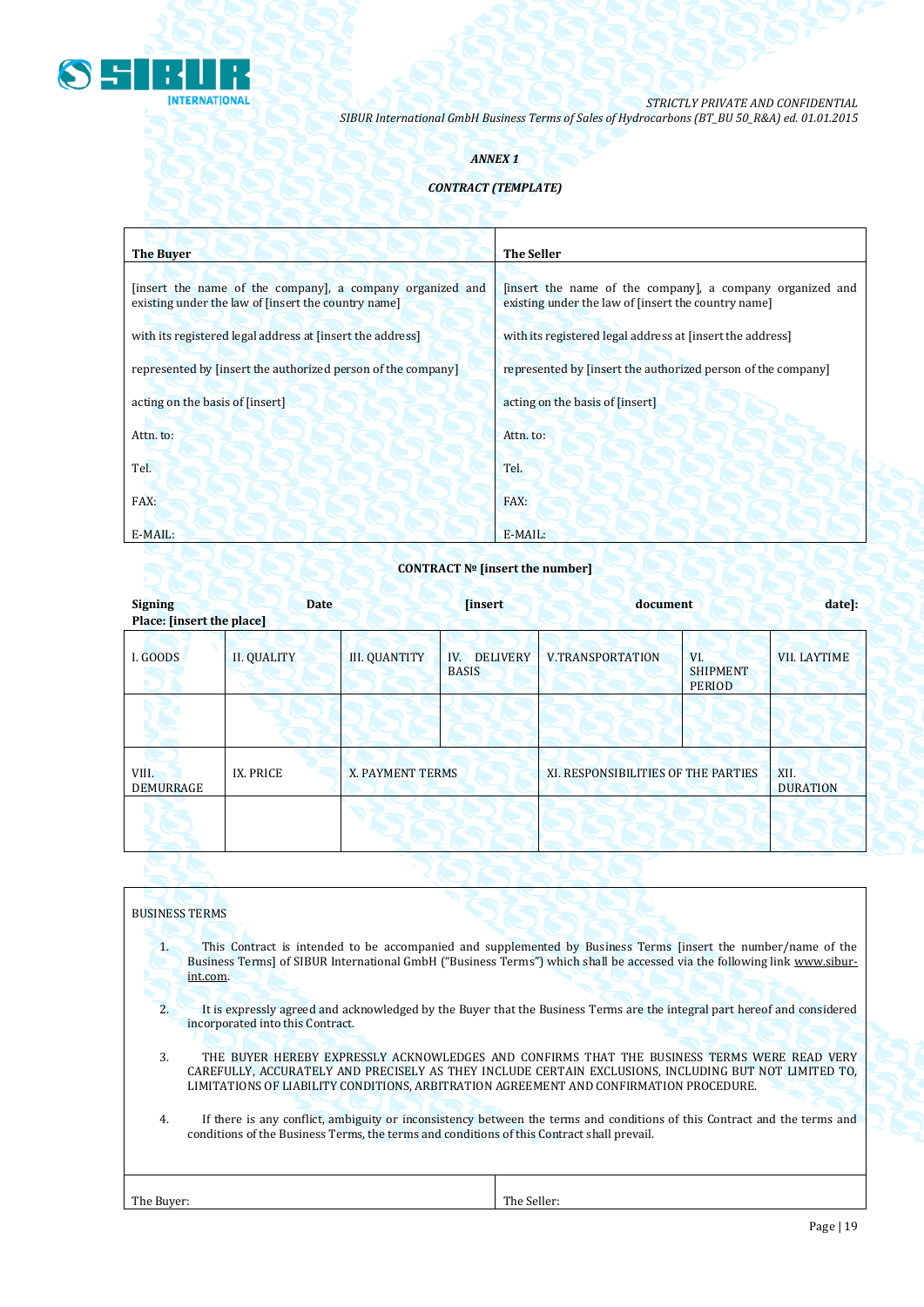

### *ANNEX 2*

### *GUARANTEE (TEMPLATE)*

Signing Date: [ ] [ ]

*GUARANTEE*

THIS GUARANTEE (the "Guarantee") is made as a deed on the date written above (the "Signing Date")

BY:

 $\lceil$ , a company organised and existing under the laws of  $\lceil$ , with its office at  $\lceil$ , represented by,  $\lceil$ , acting on the basis of  $\lceil$ ("Guarantor"),

IN FAVOUR OF:

SIBUR International GmbH, a company organised and existing under the laws of Austria, with its registered legal address at Prinz-Eugen-Straße 8-10, A-1040 Vienna, Austria ("Seller", and, together with Guarantor, the "Parties", each being a "Party").

RECITALS:

WHEREAS, the Seller and  $\lceil \cdot \rceil$ , a company organised and existing under the laws of  $\lceil \cdot \rceil$ , with its registered legal address at  $\lceil \cdot \rceil$ (hereinafter referred to as the "Buyer"), entered into a Contract [ ] dated [ ] between the Seller, on the one hand and the Buyer, on the other hand (hereinafter referred to as the "Contract"); and

WHEREAS, the Guarantor has agreed to provide assurances for fulfilment of Buyer's payments and other obligations under and in connection with the Contract ;

NOW, THEREFORE, in consideration of the foregoing and for other good and valuable consideration, the receipt and sufficiency of which is hereby acknowledged, Guarantor hereby agrees as follows:

THIS GUARANTEE WITNESSETH as follows:

Guarantee. Guarantor hereby irrevocably, absolutely and unconditionally:

guarantees as primary obligor to Seller and not merely as surety only the full, complete and punctual performance by Buyer of all obligations, duties and undertakings of Buyer under the Contract, as may be amended or modified from time to time. Should Buyer fail to perform any of said obligations, Guarantor undertakes to and shall perform such obligations, or arrange performance thereof, in accordance with the terms of the Contract;

guarantees as aforesaid and without prejudice to the generality of the foregoing, the punctual payment by Buyer of any sums due by Buyer to Seller under or in respect of or pursuant to the Contract, as the Contract may be amended or modified from time to time, including (but not limited to) any claims or damages for breach thereof and together with any interest due thereon (collectively with the obligations referred to in paragraph (a) of this Clause, the "Guaranteed Obligations");

undertakes with Seller that whenever Buyer does not pay any amount when due under the Contract, Guarantor shall within [insert the period] business days after receiving a demand from Seller pay to Seller that amount as if it was the principal obligor. Should Guarantor default for any reason to pay the respective amount pursuant to Seller's request within the term specified above, Guarantor shall pay interest toSeller in the amount of one per cent (1%) of the outstanding unpaid amount per week;

indemnifies Seller immediately on demand against any costs, loss or liability suffered by Seller as a result of any Guaranteed Obligation being or becoming unenforceable, invalid or illegal. The amount of cost, loss or liability shall be equal to the amount which Seller would have been entitled to recover if such Guaranteed Obligations were enforceable, valid or illegal.

This Guarantee is a continuing guarantee and will extend to (i) the ultimate balance of sums payable by Buyer to Seller and/or (ii) the performance of the other Guaranteed Obligations by Buyer under the Contract, regardless of any intermediate payment or discharge in whole or in part.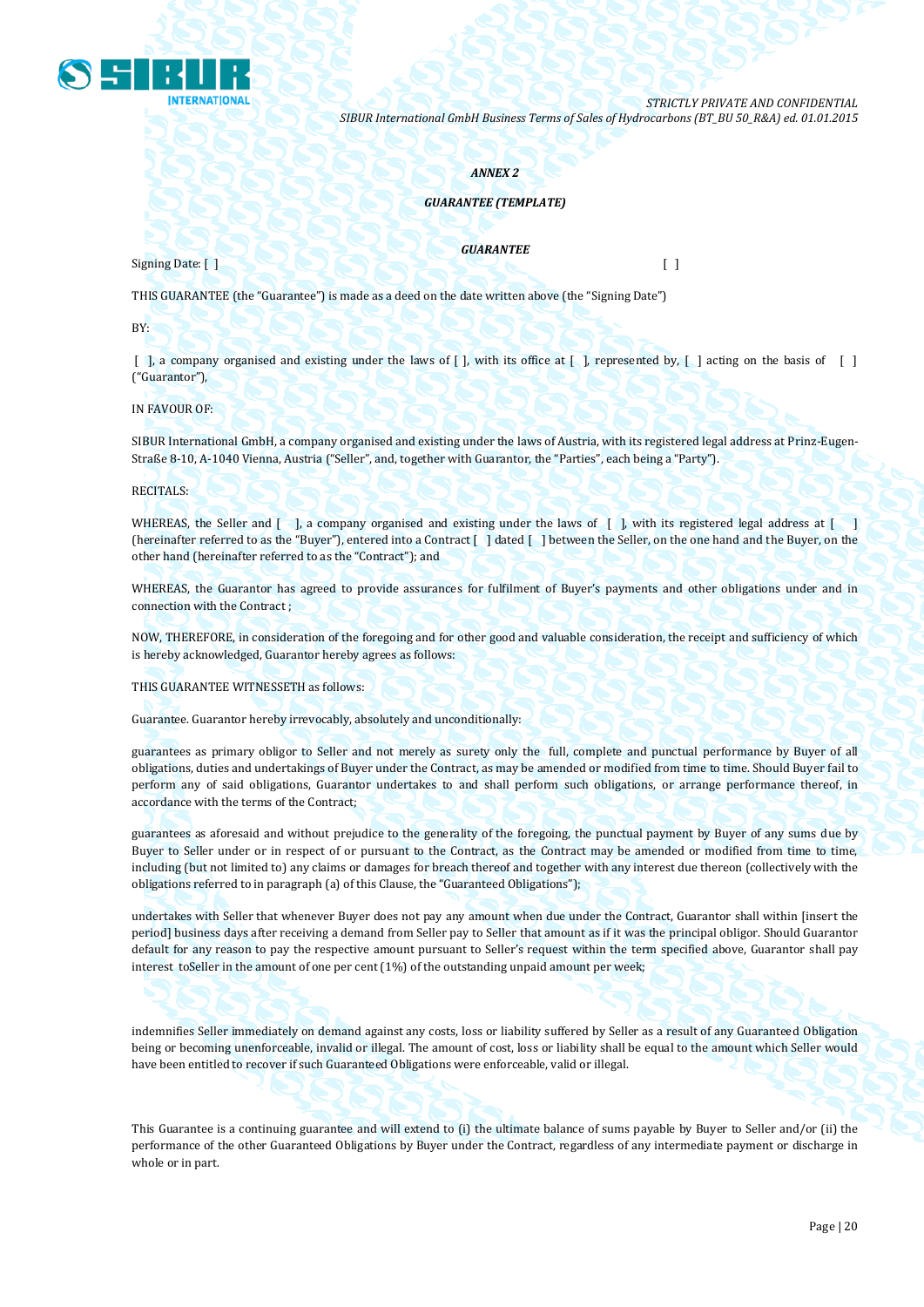

Guarantee Absolute. The obligations of Guarantor hereunder shall not be affected by any act, omission, matter or thing which but for this provision might operate to release or otherwise exonerate Guarantor from Guarantor's obligations hereunder in whole or in part. The liability of the Guarantor under this Guarantee shall be absolute and unconditional irrespective of:

### any lack of validity or enforceability of or defect or deficiency in the Contract or any other documents executed in connection with the Contract;

any modification, extension or waiver of any terms of the Contract;

any change in the time, manner, terms or place of payment of or in any other term of, all or any of the Guaranteed Obligations, or any other amendment or waiver of or any consent to departure from any agreement or instrument executed in connection therewith;

any failure, omission, delay, waiver or refusal by Seller to exercise, in whole or in part, any right or remedy held by Seller with respect to the Contract or any transaction under the Contract;

any change in the existence, structure or ownership of Guarantor or Buyer, or insolvency, bankruptcy, reorganisation or other similar proceeding affecting Buyer or its assets;

any other circumstance that might otherwise constitute a discharge,postponement, reduction, non-provability or other similar circumstance affecting any obligation of Buyer under the Contract or of Guarantor on respect of this Guarantee, other than payment in full and/or performance (as the case may be) of the Guaranteed Obligations; or

Guarantor's lack of awareness or notice of any of the foregoing.

The obligations of Guarantor hereunder are several from Buyer or any other person or entity, and are primary obligations concerning which Guarantor is the principal obligor. There are no conditions precedent to the enforcement of this Guarantee, except as expressly contained herein.

Guarantor agrees and acknowledges that any decision of any arbitral tribunal appointed in accordance with the Contract and/or any court in respect of or in connection with the Contract or any agreement reached between Buyer and Seller shall be binding on Guarantor as a party to this Guarantee.

This Guarantee shall continue to be effective or be reinstated, as the case may be, if at any time any payment of any of Guaranteed Obligations are annulled, set aside, invalidated, declared to be fraudulent or preferential, rescinded or must otherwise be returned, refunded or repaid by the Seller upon the insolvency, bankruptcy, dissolution, liquidation or reorganization of Buyer or any other guarantor, or upon or as a result of the appointment of an administrator, provisional liquidator, receiver, intervener or conservator of, or trustee or similar officer for, Buyer or any other guarantor or any substantial part of its property or otherwise, all as though such payment or payments had not been made.

Waiver. Guarantor hereby waives its right to be discharged by, or have a claim against Seller in respect of any amendment or supplement being made to the Contract and/or this Guarantee and agrees that this Guarantee shall not in any way be adversely affected or impaired by any time, indulgence, waiver, consent or any other concession granted to Buyer r and/or the Guarantor.

The Guarantor undertakes to Seller that Guarantor has not taken and will not take any security from Seller in respect of Guarantor's obligations hereunder. Any security taken by Guarantor in breach of this provision and all monies at any time received in respect thereof shall be held in trust for Seller as security for the obligations of Guarantor hereunder. Guarantor waives any defence or right arising by reason of any disability or lack of authority or power of Seller and shall remain liable hereunder if Seller, Buyer or any other party shall not be liable under the Contract for such reason.

Expenses. Guarantor agrees to pay on demand any reasonable costs, including reasonable legal fees, and other documented expenses incurred by Seller in enforcing Guarantor's payment obligations under this Guarantee.

Notices. All demands, notices and other communications provided for hereunder shall, unless otherwise specifically provided herein, be in English in writing and shall be addressed and delivered in person or by Federal Express, DHL (or other recognized international courier service requiring signature upon receipt) or by facsimile or email (as evidenced by a paper copy of such email) to the party receiving the notice at the address set forth below or at such address as may be designated by written notice, from time to time, to the other party. Such demands, notices and other communications shall be deemed effective upon receipt or, in the case of facsimile or email or other means of telecommunication, upon written confirmation of receipt by the other Party (such confirmation to be transmitted in person, by email or international courier as provided above). For purposes of notice, the addresses of the Parties shall be as follows: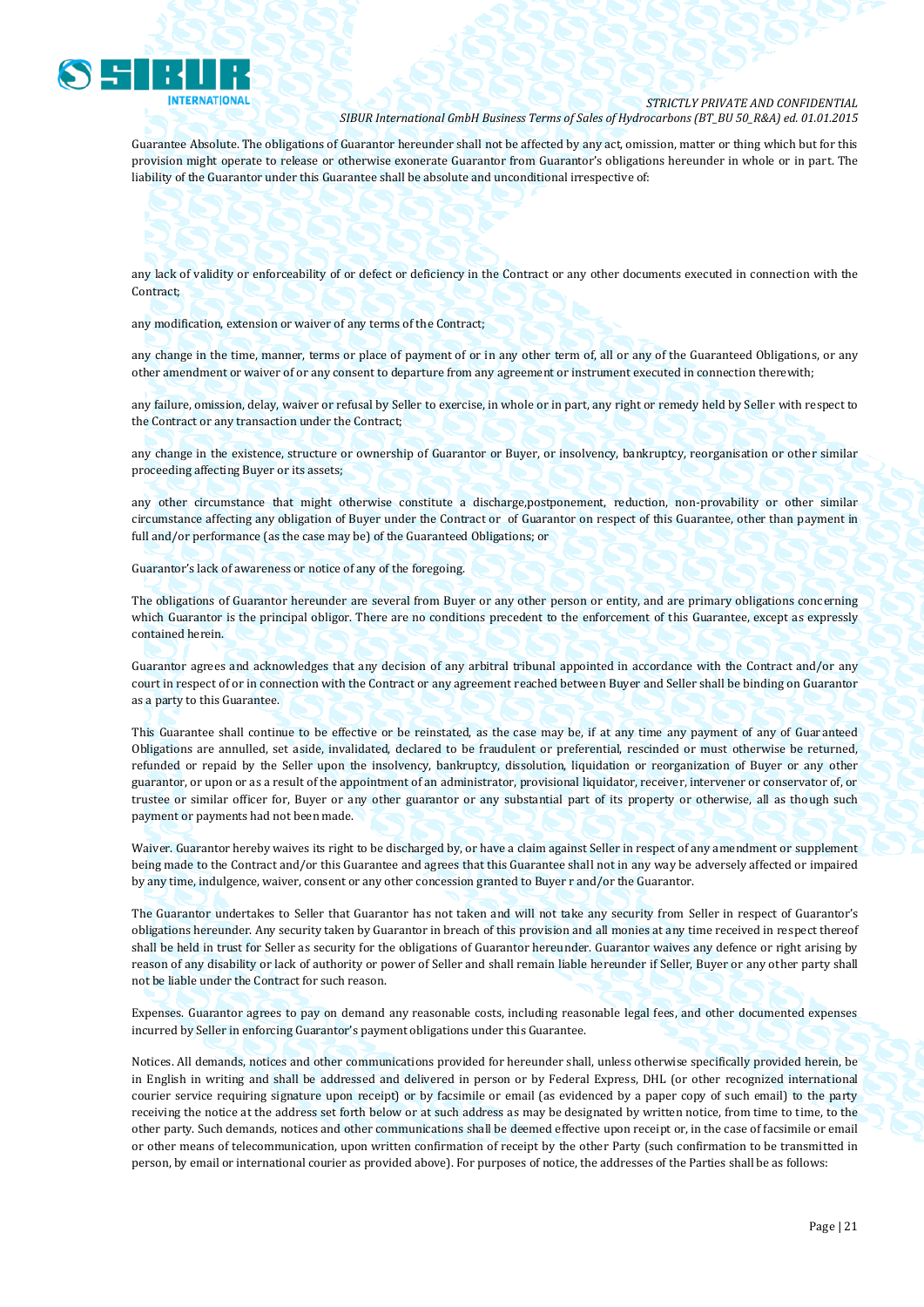

If to the Seller:

*STRICTLY PRIVATE AND CONFIDENTIAL SIBUR International GmbH Business Terms of Sales of Hydrocarbons (BT\_BU 50\_R&A) ed. 01.01.2015*

For the attention of: [insert] Address: [insert] Facsimile no.: [insert]

Email: [insert]

If to the Guarantor:

For the attention of: [insert]

Address: [insert]

Facsimile no.: [insert]

Email: [insert]

Demand and Payment. Any demand by Seller for performance hereunder shall be in writing and delivered to Guarantor pursuant to Clause 5 hereof, and shall (a) reference this Guarantee, (b) specifically identify Buyer and the Guaranteed Obligations to be paid and/or performed (as the case may be) and (c) set forth payment instructions in respect of any amount or amounts payable to Seller. There are no other requirements of notice, presentment or demand other than stated in this Guarantee.

Any payment to be made hereunder by Guarantor shall be made without set off or counterclaim save as hereinbefore provided and shall be made free and clear of, and without deduction for or on account of, any present or future taxes, duties, charges, fees, deductions or withholdings of any nature whatsoever and by whomsoever imposed.

Assignment; Successors and Assigns. The provisions of this Guarantee shall be binding on and inure to the benefit of Seller and its respective successors and permitted assigns. None of the Parties may assign its rights and/or delegate its obligations under this Guarantee to any third party without the other Parties' prior written consent, except that the Seller may assign this Guarantee to a third party without such consent and the assignee becomes the beneficiary of the right to require the performance of Guaranteed Obligations ("Permitted Assignment"). Guarantor acknowledges that if this Guarantee is assigned by Seller in connection with a Permitted Assignment, then this Guarantee shall continue in full and effect and Guarantor shall continue to guarantee the performance of Guaranteed Obligations to Seller's assignee on the terms of this Guarantee and, if requested by Seller, shall enter into a guarantee on the same terms as this Guarantee directly with Seller's assignee. Guarantor also acknowledges that if the Contract is assigned by Buyer in

accordance with the provisions of the Contract, then this Guarantee shall continue in full force and effect and Guarantor shall continue to guarantee the performance of Guaranteed Obligations in accordance with the Contract by Buyer's assignee on the terms of this Guarantee.

Applicable law and Arbitration. This Guarantee, andany non-contractual obligations arising out of or in connection with this Guarantee, shall be governed by and construed in accordance with the laws of England and Wales notwithstanding the choice of law rules of any jurisdiction and determined without reference to the principles of conflicts of laws. Any dispute arising out of or in connection with this Guarantee, including any question regarding its existence, validity or termination, shall be referred to and finally resolved by arbitration under the London Court of International Arbitration (LCIA) Rules, which Rules are deemed to be incorporated by reference into this Clause.

The number of arbitrators shall be three. Each Party shall nominate one arbitrator and the two appointed arbitrators shall appoint a third arbitrator who shall serve as the chairman of the arbitration tribunal. Unless otherwise agreed by the Parties, all arbitrators shall be fluent in English and have experience in acting as an arbitrator.

The seat, or legal place, of arbitration shall be London, England.

The language to be used in the arbitral proceedings shall be English.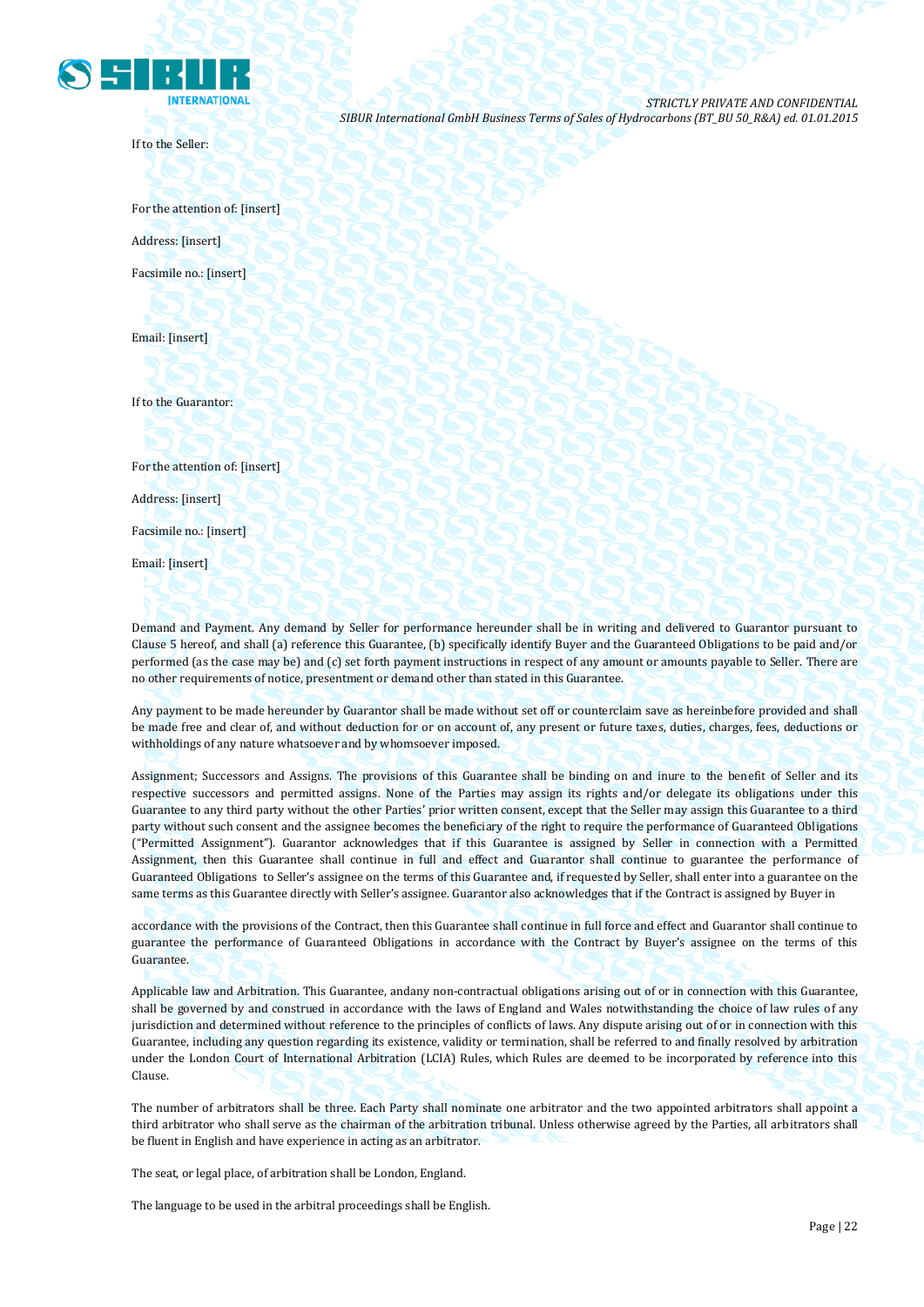

The Parties undertake to keep confidential all awards in any arbitration, together with all materials in the proceedings created for the purpose of the arbitration and all other documents produced by another party in the proceedings not otherwise in the public domain save and to the extent that disclosure may be required of a party by legal duty, to protect or pursue a legal right or to enforce or challenge an award in bona fide legal proceedings before a state court or other judicial authority.

By agreeing to arbitration in accordance with this Clause, the Parties agree that no competent court in any relevant jurisdiction will have the power to issue a pre-arbitral injunction, pre-arbitral attachment or other order in aid of the arbitration proceedings or the enforcement of any award.

Parties shall submit documents in English. Documents submitted in a language other than English shall be translated into English at the expense of the Party submitting the documents. Each Party shall have the right, at its sole cost and expense, to have an interpreter attend the arbitration hearings if it so chooses.

No Waiver; Remedies. No failure on the part of a Party to exercise, and no delay in exercising, any right hereunder shall operate as a waiver thereof, nor shall any single or partial exercise of any right hereunder preclude any other of further exercise thereof o the exercise of any other right. The remedies herein provided are cumulative and not exclusive of any remedies provided by the applicable law.

Validity. This Guarantee shall be deemed effective for all purposes as of the Signing Date . Except for any claim notified before the expiry date, this Guarantee and Guarantor's liability to Seller hereunder shall continue and remain in full force and effect until the date on which all the guaranteed sums have been paid in full and all of Buyer's obligations under the Contract have been performed in full.

Until Guarantor's liability to Seller expires pursuant to this Guarantee, Guarantor shall not enter into any transaction which would make this Guarantee unenforceable, delay its enforcement or have an adverse effect on its enforceability, including without limitation any agreement which prohibits Guarantor from performing its obligations hereunder, without Seller's prior written consent to such transaction that specifically references to this Clause 10.

Amendments. A written Amendment executed solely by Guarantor may extend the termination date of this Guarantee. No other amendment of this Guarantee shall be effective unless in writing and signed by Guarantor and Seller. Neither waiver of any provision of this Guarantee nor consent to any departure by either Party from the terms hereof shall in any event be effective unless such waiver shall be in writing and signed by other Party. Any such waiver shall be effective inly in the specific instance and for specific purpose for which it was given.

Severability. Each provision of this Guarantee is severable and distinct from the others. Seller and Guarantor intend that every such provision shall be and remain valid and enforceable to the fullest extent permitted by applicable law. If any such provision is or at any time becomes to any extent invalid, illegal or unenforceable under any enactment of rule of applicable law, it shall to that extent be deemed not to form part of this Guarantee but (except to that extent in the case of that provision) it and other provisions of this Guarantee shall continue in full force and effect and their validity, legality and enforceability shall not be thereby affected or impaired.

Headings, References and Usage of Terms. This Guarantee is executed in the English language. All capitalised terms used, but not defined, in this Guarantee but defined in the Contract shall have the respective meanings set forth in the Contract. In this Guarantee, the singular shall include the plural and vice versa . The terms "herein" and "hereunder" and similar terms shall be interpreted to refer to this entire Guarantee.

The Guarantor's warranties and representations. The Guarantor warrants and represents that:

The Guarantor is a company duly organised, validly existing and in good standing under the laws of the country of its incorporation. The Guarantor has all requisite corporate power and authority to carry on its business as presently conducted and as proposed to be conducted. Guarantor is duly qualified to transact business and is in good standing in each jurisdiction in which it operates it business;

All corporate action required to be taken by Guarantor in order to authorise Guarantor to enter into this Guarantee, and to perform its obligations hereunder, has been taken. All action on the part of the officers of Guarantor necessary for the execution and delivery of this Guarantee, the performance of all obligations of Guarantor under this Guarantee have been taken. This Guarantee, when executed and delivered by Guarantor, shall constitute valid and legally binding obligations of Guarantor, enforceable against the Guarantor in accordance with its terms;

No consent, approval, order or authorisation of, or registration, qualification, designation, declaration or filing with, any federal, state or local governmental authority is required on the part of Guarantor in connection with execution, delivery or performance of this Guarantee;